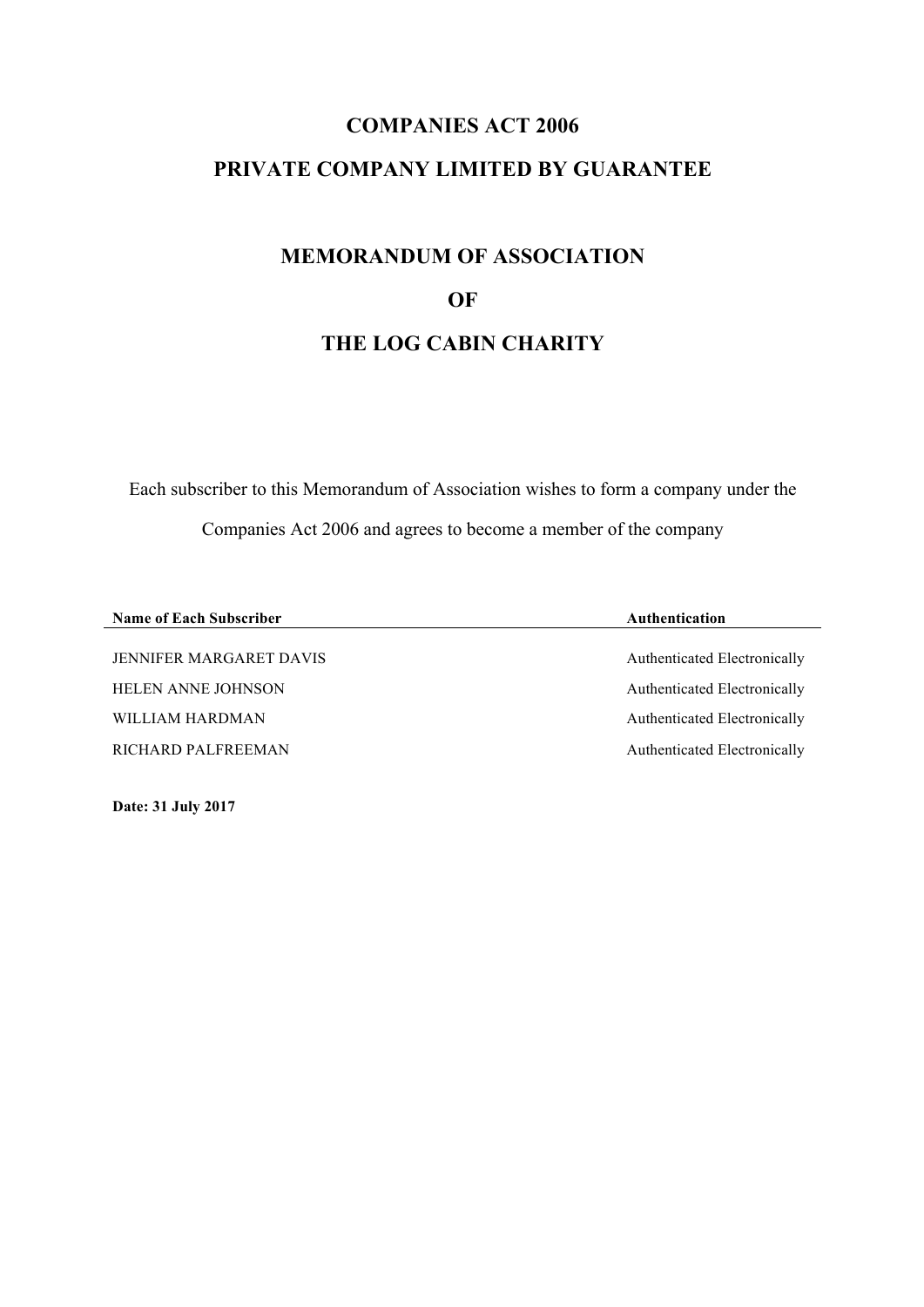## **ARTICLES OF ASSOCIATION**

**OF**

## **THE LOG CABIN CHARITY**

**Russell-Cooke LLP 2 Putney Hill Putney London SW15 6AB Tel: 020 8789 9111 www.russell-cooke.co.uk**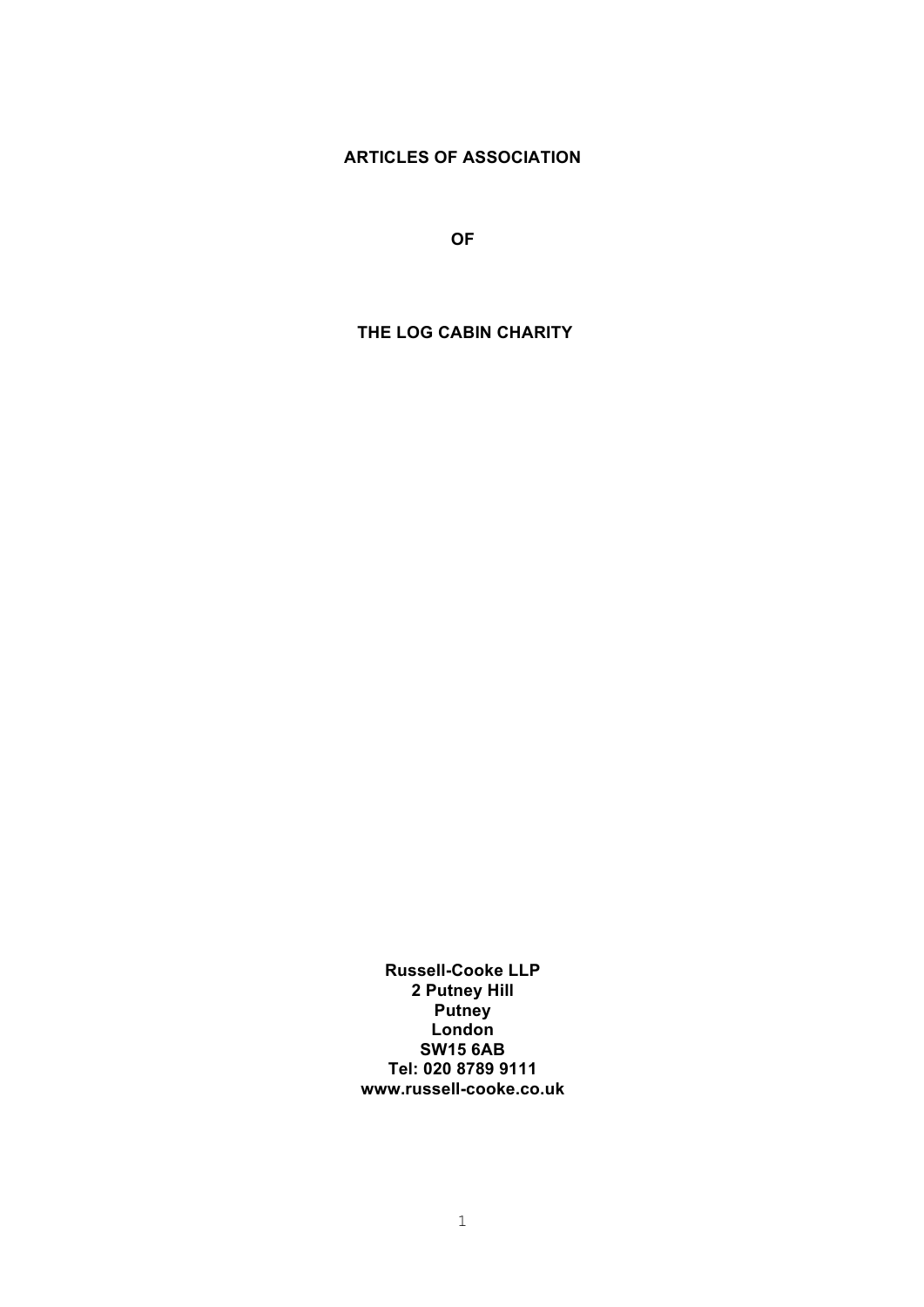## **THE COMPANIES ACT 2006**

#### **Company Limited by Guarantee and not having a Share Capital**

## **ARTICLES OF ASSOCIATION**

#### **OF**

## **THE LOG CABIN CHARITY**

#### **1. Name of Charity and Meaning of Words**

- 1.1 The name of the Charity is The Log Cabin Charity, called in this document "the Charity".
- 1.2 In these Articles the words in the first column of the table below will have the meanings shown opposite them in the second column, as long as this meaning is consistent with the subject or context:-

| 1.3 | <b>Words</b>                     | <b>Meanings</b>                                                                                                                                                                |
|-----|----------------------------------|--------------------------------------------------------------------------------------------------------------------------------------------------------------------------------|
|     | Act                              | the Companies Acts 1985, 1989 and 2006 (to<br>the extent in force) including any statutory<br>modification or re-enactment thereof from time<br>to time;                       |
|     | <b>Appointment Board Meeting</b> | the first Board meeting in any financial year of<br>the Charity;                                                                                                               |
|     | <b>Articles</b>                  | these Articles of Association;                                                                                                                                                 |
|     | <b>Board</b>                     | the Board of Trustees of the Charity, the<br>members of which are the directors of the<br>Charity and are charity trustees;                                                    |
|     | Chair                            | the Chair of the Board of Trustees or any<br>person discharging the functions of the Chair;                                                                                    |
|     | <b>Charities Act</b>             | the Charities Acts 1992, 2006 and 2011 (to the<br>extent in force) including any statutory<br>modification or re-enactment thereof from time<br>to time;                       |
|     | Charity                          | the company regulated by these Articles;                                                                                                                                       |
|     | <b>Charity Commission</b>        | the Charity Commission of England and Wales;                                                                                                                                   |
|     | <b>Clear Days</b>                | in relation to a period of notice, the period<br>excluding the day on which notice is given or<br>deemed to be given and the date of the event to<br>which the notice relates: |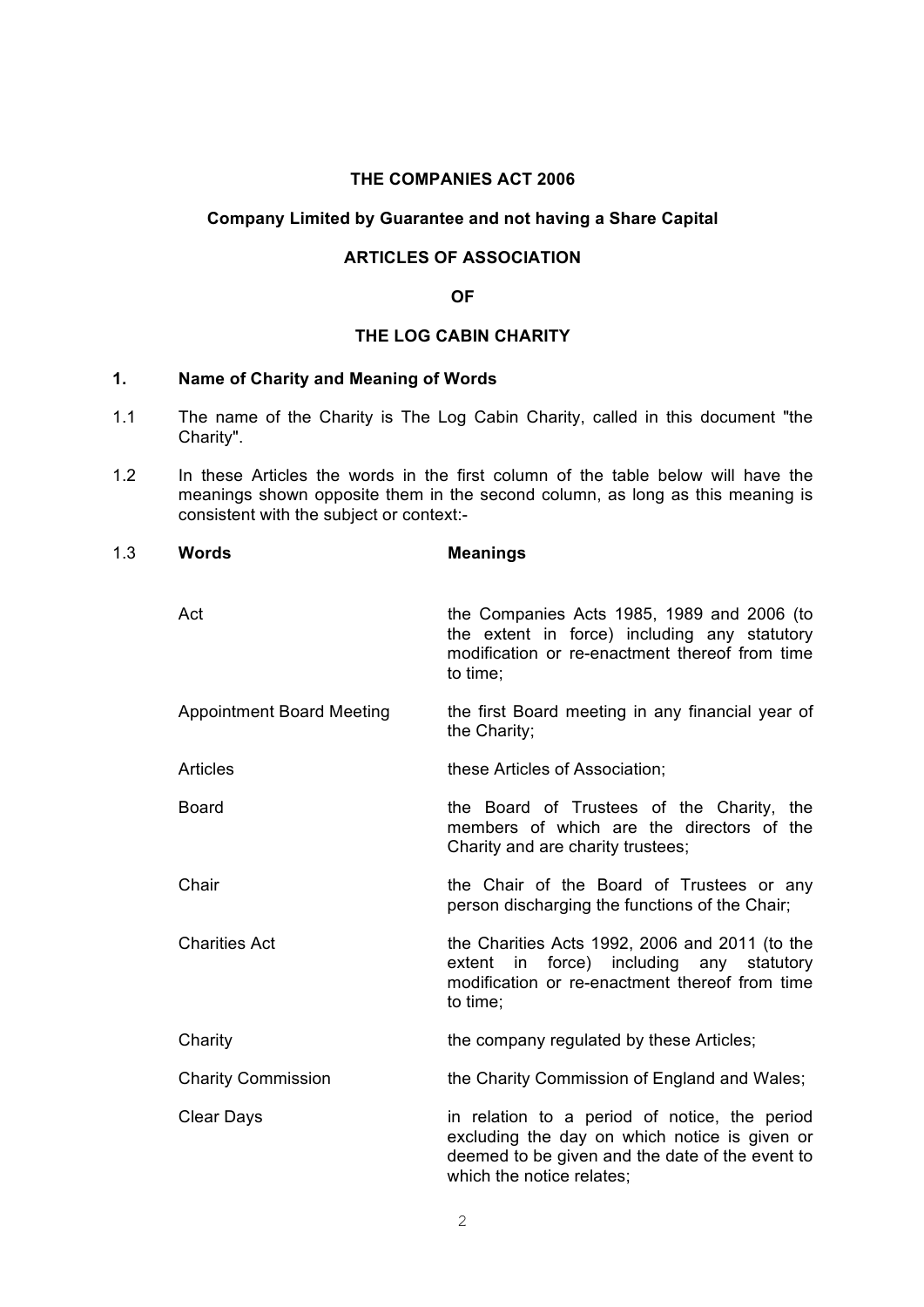| Month                  | calendar month;                                                                                                                                                                                                |
|------------------------|----------------------------------------------------------------------------------------------------------------------------------------------------------------------------------------------------------------|
| Objects                | the Objects of the Charity as defined in Article 3;                                                                                                                                                            |
| Office                 | the registered office of the Charity;                                                                                                                                                                          |
| Regulations            | any rules, standing orders or regulations made<br>in accordance with these Articles;                                                                                                                           |
| Signed                 | shall include faxes of signatures and other<br>forms of authentication that are permitted by<br>law;                                                                                                           |
| <b>Taxable Trading</b> | carrying on a trade or business for the principal<br>purpose of raising funds and not for the purpose<br>of actually carrying out the Objects, the profits of<br>which are subject to corporation tax;         |
| <b>Trustees</b>        | the directors of the Charity;                                                                                                                                                                                  |
| United Kingdom         | Great Britain and Northern Ireland; and                                                                                                                                                                        |
| in Writing             | written, printed or lithographed or partly one and<br>partly another, and other ways of showing and<br>reproducing words in a visible form including by<br>e-mail, or fax (to the extent legally permissible). |

- 1.4 Words in the singular form include the plural and vice versa.
- 1.5 The words "person" or "people" include corporations and unincorporated associations, and the words "he", "his" and "him" shall include the female equivalent.
- 1.6 Apart from the words defined above, any words or expression defined in the Act will have the same meanings in these Articles, provided they are consistent with the subject or context.
- 1.7 Headings are not part of the Articles.
- 1.8 These Articles exclude any model Articles created under the Companies Acts, including under section 19 of the Companies Act 2006.

#### **2. Registered Office**

2.1 The registered office of the Charity will be in England and Wales.

#### **3. Objects of the Charity**

- 3.1 The objects of the Charity (the "Objects") are for the public benefit:-
	- 3.1.1 To advance the development and education of children and young people who have special needs, disabilities or are otherwise in charitable need by the provision of exciting and stimulating play opportunities in a safe, caring and fun environment, particularly but not limited to those aged between 4 and 15 years old living in the London Borough of Ealing. It aims to make a positive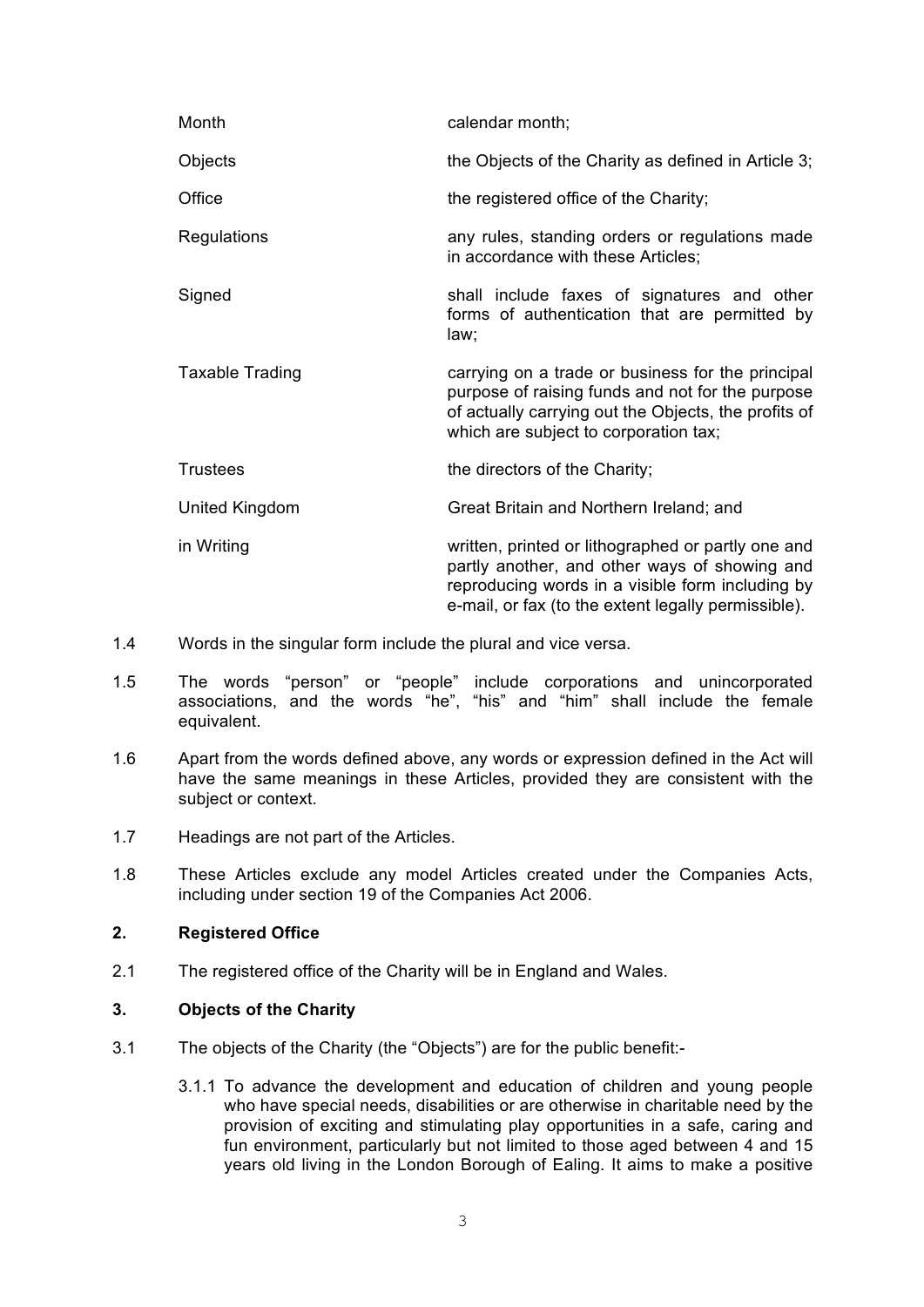difference to the lives of the children, young people and their families attending through:

(a) provision of high-quality services, such as holiday play schemes, an after-school club, school sessions, Saturday club, stay-and-play sessions and counselling sessions;

(b) empowering children and young people to make informed choices and to gain a sense of achievement and self-respect;

(c) providing opportunities for children and young people to develop socially, physically, intellectually, creatively and emotionally;

(d) developing positive relationships with, and working in partnership with, parents/carers, schools, the local community and other organisations;

(e) ensuring equality of opportunity for children and young people who use the service and for the staff and volunteers;

(f) providing affordable childcare and short breaks for beneficiaries and their parents/carers.

#### **4. Powers of the Charity**

- 4.1 The Charity has the following powers which may be used only to promote the Objects:-
	- 4.1.1 to provide high-quality services, such as holiday play schemes, an afterschool club, school sessions, Saturday club, stay-and-play sessions and counselling sessions;
	- 4.1.2 to provide opportunities for children and young people to develop socially, physically, intellectually, creatively and emotionally;
	- 4.1.3 to develop positive relationships with, and working in partnership with, parents/carers, schools, the local community and other organisations;
	- 4.1.4 to improve the welfare of families who have a child or young person with special needs by providing affordable childcare and short breaks for children, young people and their parents/carers;
	- 4.1.5 to buy, take on lease, share, hire or otherwise acquire property of any sort;
	- 4.1.6 to sell, lease or otherwise dispose of all or any part of the property belonging to the Charity but in exercise of this power the Charity must comply as appropriate with Sections 117 to 123 of the Charities Act 2011;
	- 4.1.7 to borrow money and to charge the whole or any part of the property belonging to the Charity as security for the repayment of money borrowed, grant given or any other obligation but the Charity must comply as appropriate with Sections 124 to 126 of the Charities Act 2011 if it wishes to mortgage land;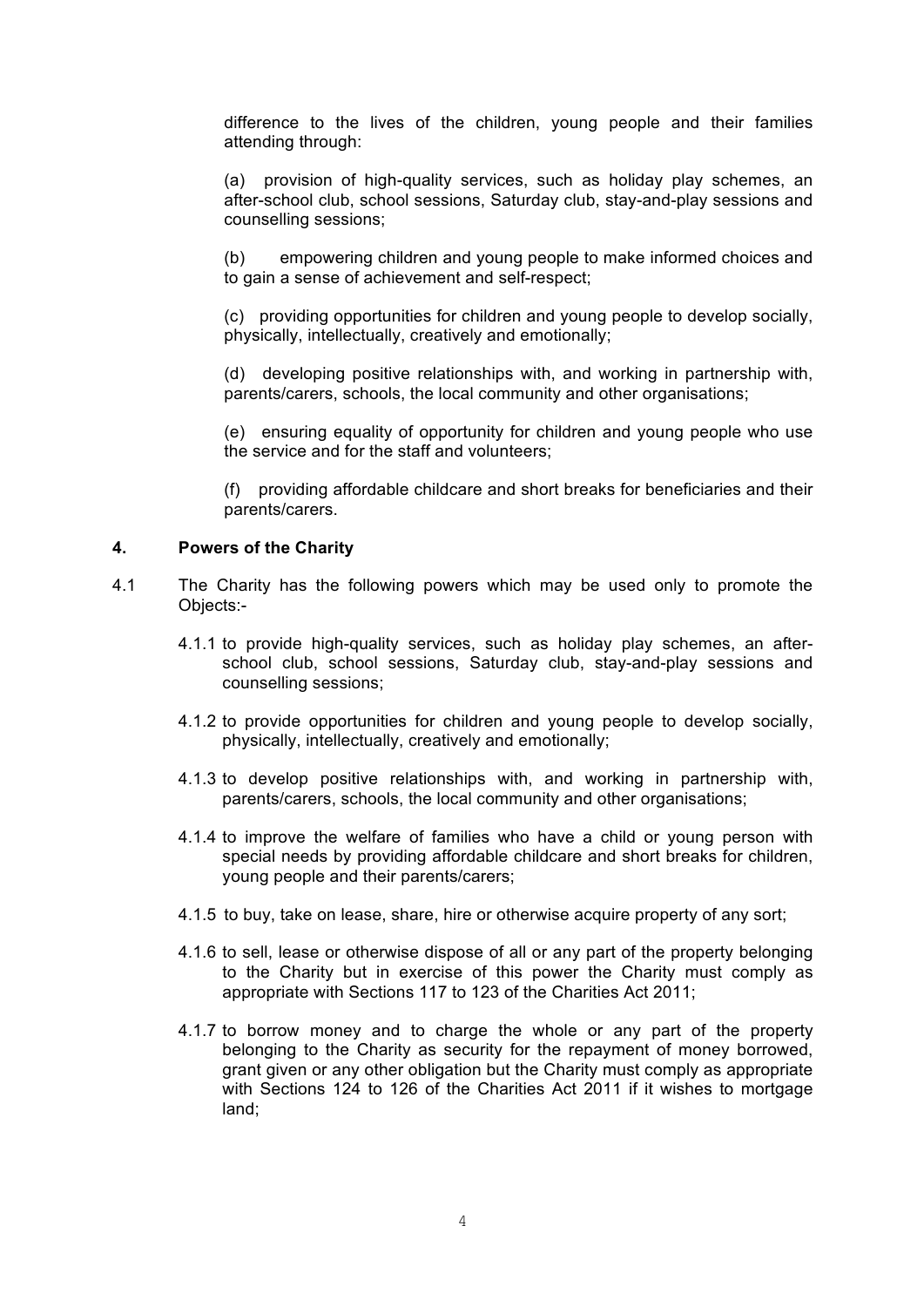- 4.1.8 to construct, alter, provide, manage, maintain, furnish and fit with all the necessary furniture and other equipment any buildings and any other premises or structures or land;
- 4.1.9 to employ and pay any employees, officers, servants and professional or other advisers;
- 4.1.10 subject to any restrictions in the Charities Act, to borrow money, invite and receive contributions or grants, enter into contracts, seek subscriptions or raise money in any way including carrying on trade but not by means of Taxable Trading;
- 4.1.11 to give or receive guarantees or indemnities;
- 4.1.12 to promote or undertake study or research and disseminate the results of such research;
- 4.1.13 to produce, print and publish anything in any media;
- 4.1.14 to provide or procure the provision of services, education, training, consultancy, advice, support, counselling, guidance, grants, scholarships, awards or materials in kind;
- 4.1.15 to make social investments in pursuance of the Objects by any means;
- 4.1.16 to promote and advertise the Charity's activities and to seek to influence public opinion and policy and regulation implemented or proposed to be implemented by government, local authorities or other public bodies by undertaking campaigning and, to the extent permitted by law, political activities;
- 4.1.17 to invest any money in any investments, securities or properties; and to accumulate and set aside funds for special purposes or as reserves; and to accumulate expendable endowment;
- 4.1.18 to undertake any charitable trust;
- 4.1.19 to make provision for the payment of pensions and other benefits to or on behalf of employees and their dependants;
- 4.1.20 to establish, promote and otherwise assist any limited company or companies or other bodies for the purpose of acquiring any property or of furthering in any way the Objects or to undertake trading and to establish the same either as wholly owned subsidiaries of the Charity or jointly with other persons, companies, government departments or local authorities and to finance such limited company or companies or other body by way of loan or share subscription or other means;
- 4.1.21 to transfer or dispose of, with or without valuable consideration, any part of the property or funds of the Charity not required for the purpose of the Charity in furtherance of the Charity's Objects;
- 4.1.22 to establish, support, federate with or join or amalgamate with any companies, institutions, trusts, societies or associations;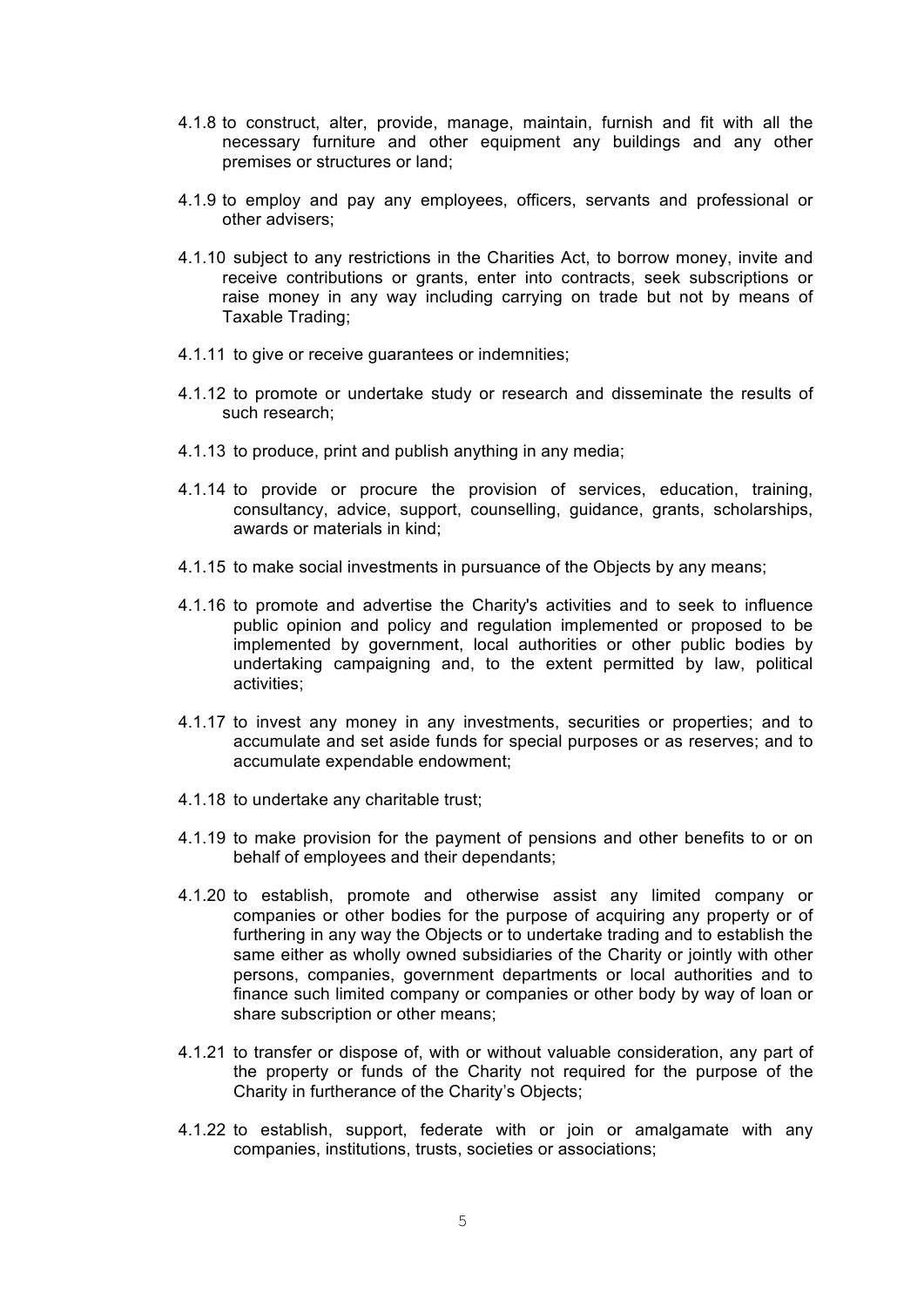- 4.1.23 to transfer to or to purchase or otherwise acquire from any charities, institutions, societies or associations any property, assets or liabilities, and to perform any of their engagements;
- 4.1.24 to open and operate bank accounts and other banking facilities including by using internet banking or other electronic authentication methods;
- 4.1.25 to accept any property upon or on any special trusts, or for any institutions or purposes either specified or to be specified by some person other than the Trustees;
- 4.1.26 to co-operate and enter into any arrangements with any governments, authorities or any person, company or association;
- 4.1.27 to insure any risks arising from the Charity's activities;
- 4.1.28
- (a) To purchase indemnity insurance out of the funds of the Charity to indemnify any of the Trustees against any personal liability in respect of:
	- (i) any breach of trust or breach of duty committed by them in their capacity as charity trustees or trustees for the Charity;
	- (ii) any negligence, default, breach of duty or breach of trust committed by them in their capacity as directors or officers of the Charity or of any body corporate carrying on any activities on behalf of the Charity; and
	- (iii) any liability to make contributions to the assets of the Charity in accordance with section 214 of the Insolvency Act 1986.
- (b) Subject to clause 4.1.28(d) below, any insurance in the case of 4.1.28(a)(i) or 4.1.28(a)(ii) must be so framed as to exclude the provision of an indemnity for a person in respect of:
	- (i) any liability incurred by a Trustee to pay a fine imposed in criminal proceedings or a sum payable to a regulatory authority by way of a penalty in respect of non-compliance with any requirement of a regulatory nature (however arising);
	- (ii) any liability incurred by a Trustee in defending any criminal proceedings in which he is convicted of an offence arising out of any fraud or dishonesty, or wilful or reckless misconduct, by him; and
	- (iii) any liability incurred by a Trustee to the Charity that arises out of any conduct which he knew (or must reasonably be assumed to have known) was not in the interests of the Charity or in the case of which he did not care whether it was in the best interests of the Charity or not.
- (c) Subject to clause 4.1.28(d) below any insurance in the case of 4.1.28(a)(iii) shall not extend to any liability to make such a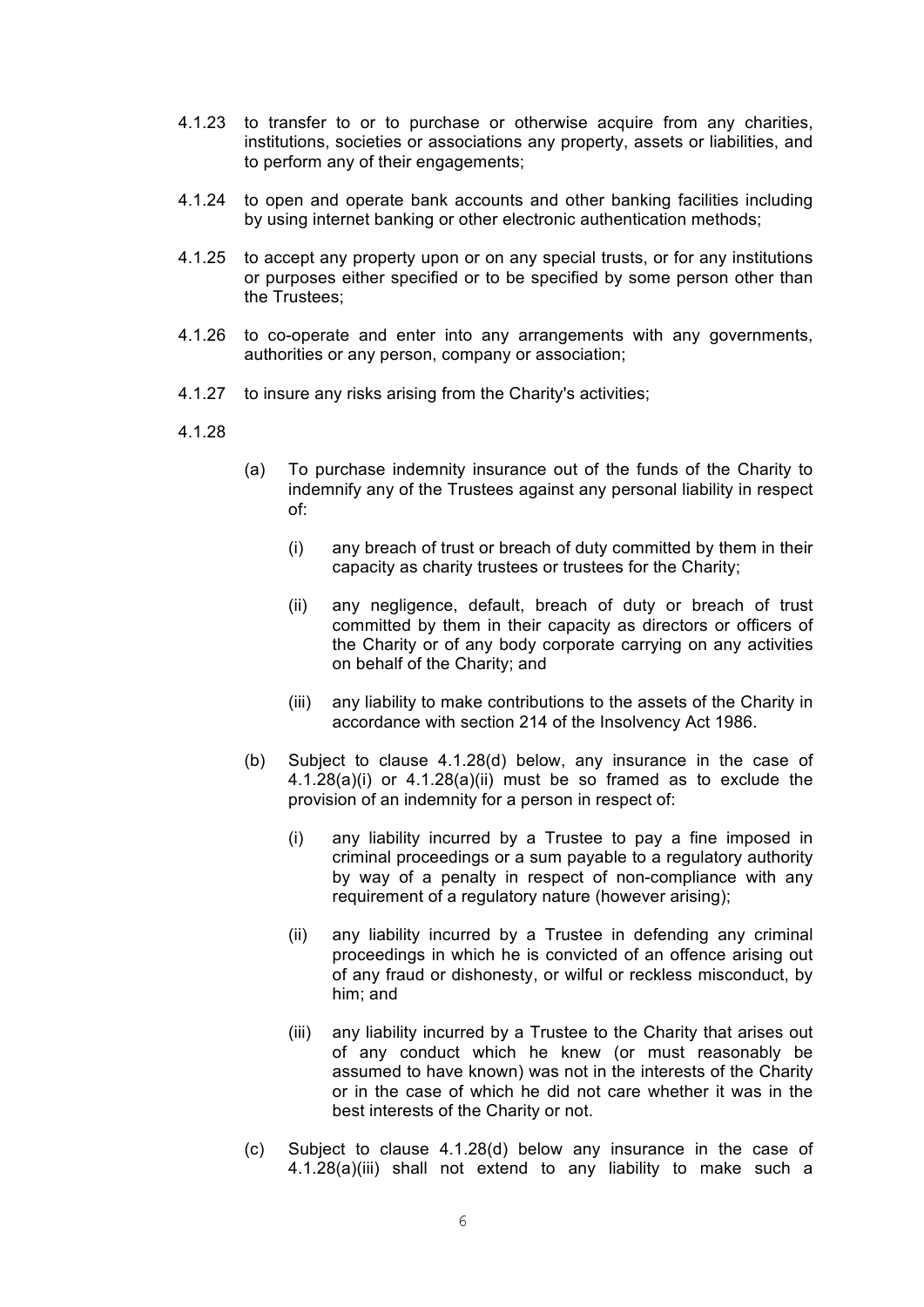contribution where the basis of the Trustee's liability is his knowledge prior to the insolvent liquidation of the Charity (or reckless failure to acquire that knowledge) that there was no reasonable prospect that the Charity would avoid going into insolvent liquidation; and

- (d) To purchase out of the funds of the Charity any additional indemnity insurance cover for the benefit of the Trustees that is permitted by law from time to time.
- 4.1.29 to pay all the expenses and costs of establishing the Charity;
- 4.1.30 to delegate upon such terms and at such reasonable remuneration as the Charity may think fit to professional investment managers ("the Managers") the exercise of all or any of its powers of investment (an "investment" is an asset which is capable of producing income and may also increase in capital value);

Provided always that:-

- (a) the Managers are properly authorised to carry on investment business;
- (b) the delegated powers shall be exercisable only within clear policy guidelines drawn up by the Charity;
- (c) the Managers are under a duty to report promptly to the Charity any exercise of the delegated powers and in particular to report every transaction carried out by the Managers and report regularly on the performance of investments managed by them for the Charity;
- (d) the Charity is entitled at any time to review, alter or terminate the delegation or the terms thereof; and
- (e) the Charity reviews the arrangements for delegation at intervals but so that any failure by the Charity to undertake such reviews shall not invalidate the delegation;
- 4.1.31 to arrange for investments or other property of the Charity to be held in the name of a nominee company (being a corporate body registered or having an established place of business in England and Wales) acting under the control of the Trustees or of a financial expert acting under their instructions, and to pay any reasonable fee required; and
- 4.1.32 to do anything else within the law which helps promote the Objects.

## **5. Use of income and property**

5.1 The income and property of the Charity shall be applied solely towards the promotion of the Objects and no part of it shall be paid or transferred directly or indirectly by way of dividend bonus or otherwise by way of profit to members of the Charity or Trustees, and no Trustee may be appointed to any office of the Charity paid by salary or fees or receive any remuneration or other benefit in money or money's worth from the Charity except as permitted by law or by the Charity Commission or as permitted below under 'Allowed Payments' and then only after complying with any requirements of the Act and the Charities Act, PROVIDED this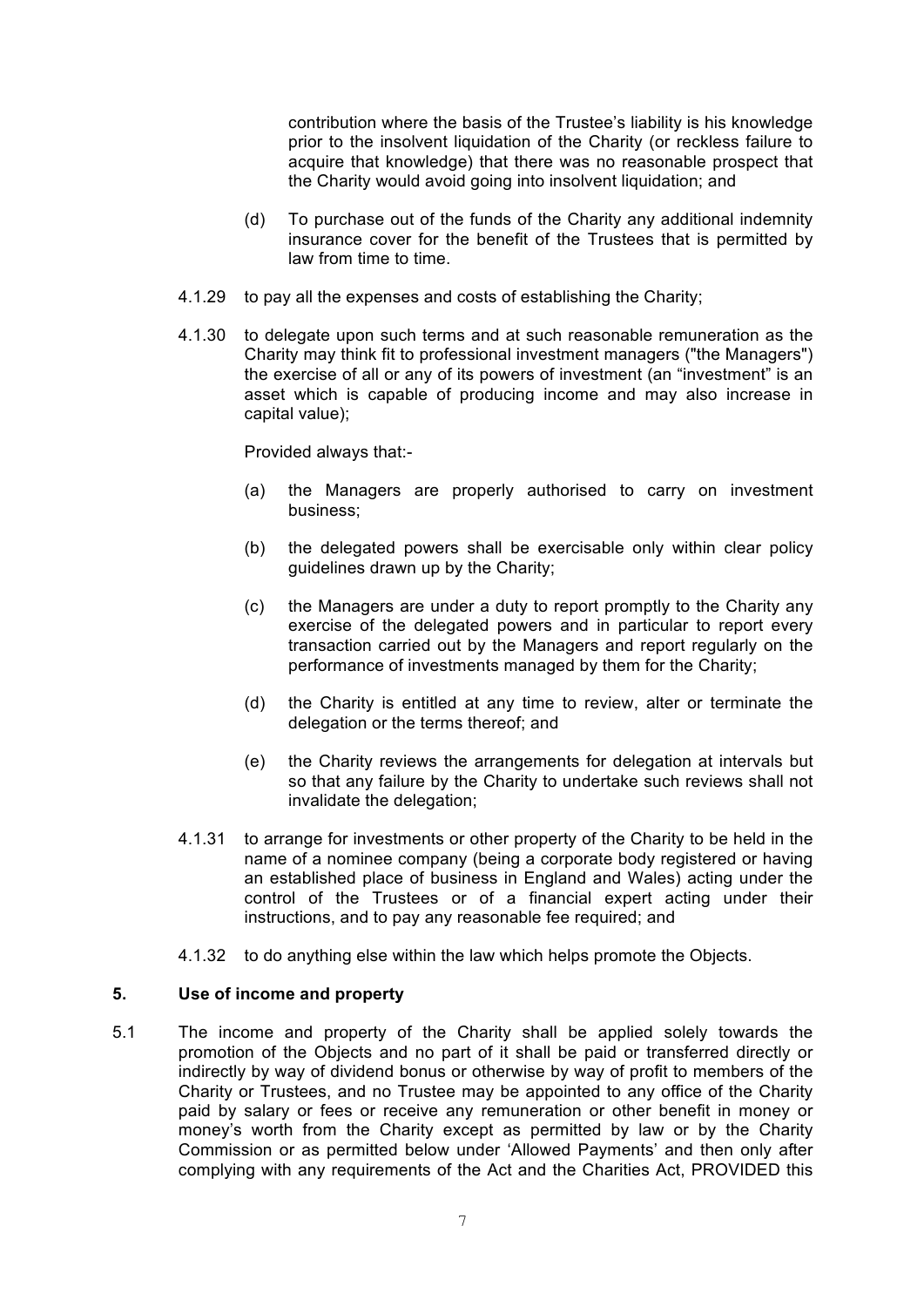shall not prevent a member of the Charity or a Trustee receiving any benefit as a beneficiary.

#### **6. Allowed Payments**

- 6.1 The Charity may pay:-
	- 6.1.1 reasonable and proper payment to any member, officer, servant, employee, professional or other adviser of the Charity who is not a Trustee for any goods or services supplied to the Charity;

#### **Payments for services and goods connected to those services**

- 6.1.2 reasonable and proper remuneration of a Trustee for services actually rendered to the Charity or a subsidiary of the Charity (save for services rendered in his capacity as a Trustee) and for goods that are supplied in connection with the provision of those services, PROVIDED THAT:-
	- (a) the number of Trustees so remunerated in any accounting period shall not exceed a minority of the Board of Trustees;
	- (b) no resolution to approve such remuneration to a Trustee shall be effective unless it is passed at a meeting of the Board of Trustees;
	- (c) such Trustee shall not vote on any resolutions relating to his engagement by the Charity or a subsidiary (as defined in the Act) of the Charity;
	- (d) the remuneration or maximum remuneration payable to the Trustee shall be set out either in the resolution approving such remuneration or in a written agreement between the Trustee and the Charity; and
	- (e) the Trustees are satisfied it is in the best interests of the Charity for the services to be provided by that Trustee to the Charity or on behalf of the Charity for the remuneration or maximum remuneration agreed.

## **Payments for goods not supplied in connection with services**

- 6.1.3 reasonable and proper payment for goods supplied by a Trustee that are not supplied in connection with services actually rendered to the Charity or a subsidiary of the Charity PROVIDED THAT:-
	- (a) the amount or maximum amount of the payment for the goods is set out in a written agreement between the relevant Trustee and the Charity under which that Trustee is to supply the goods to or on behalf of the Charity;
	- (b) the amount or maximum amount does not exceed what is reasonable in the circumstances for the supply of goods in question;
	- (c) the other Trustees are satisfied it is in the best interests of the Charity to contract with that Trustee rather than with someone else who is not a Trustee. In reaching such a decision the Trustees must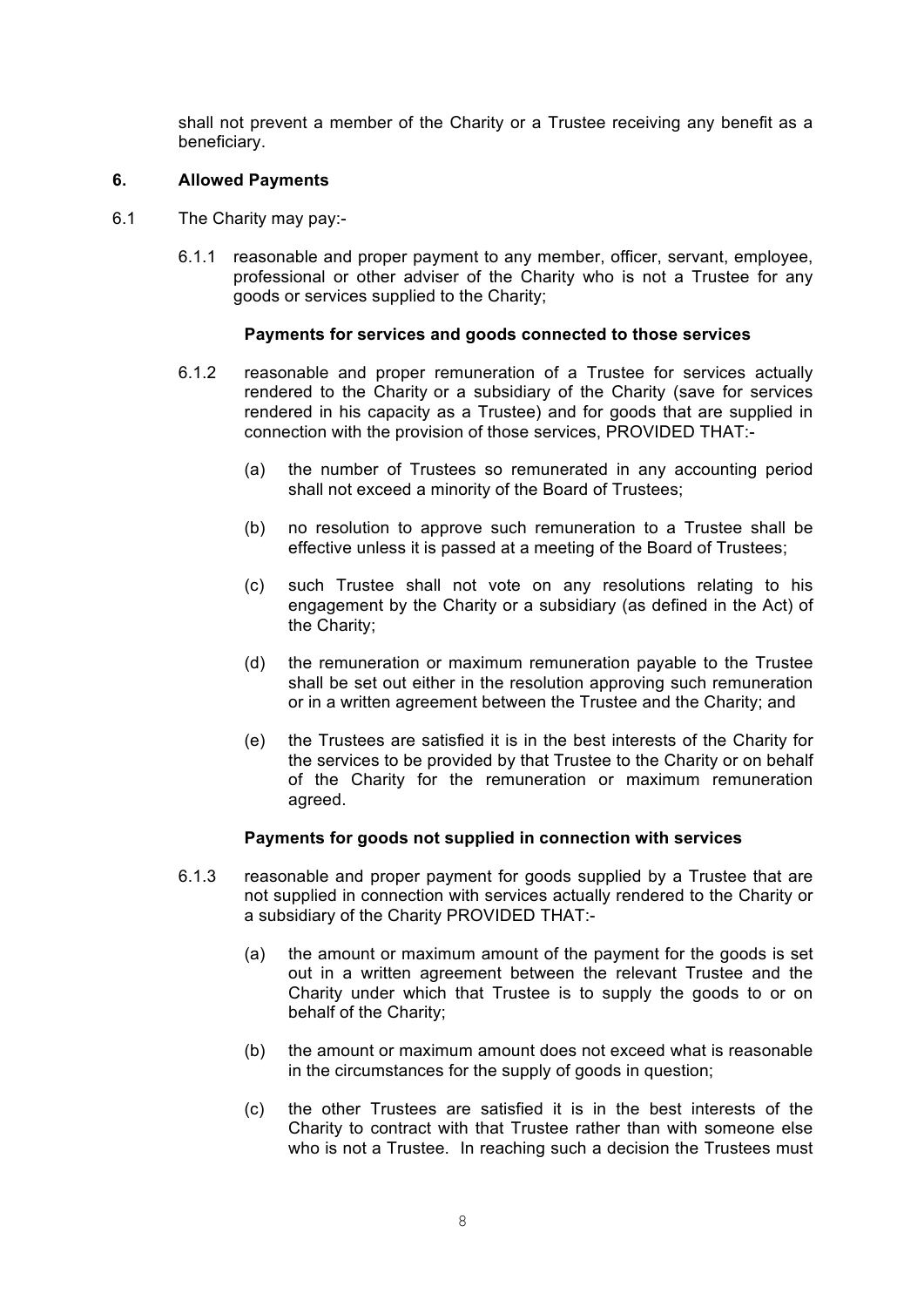balance the advantage of contracting with a Trustee against the disadvantages of doing so;

- (d) the relevant Trustee is absent from the part of any meeting at which there is discussion of the proposal to enter into such a contract with that Trustee;
- (e) the relevant Trustee does not vote on any such matter and is not counted in the quorum for that decision; and
- (f) a majority of the Trustees then in office are not in receipt of remuneration or payments authorised in Articles 6.1.2, 6.1.3, 6.1.4, 6.1.7, 6.1.10, or 6.1.11.
- 6.1.4 reasonable interest on the money lent by any Trustee;
- 6.1.5 reasonable out-of-pocket expenses to any Trustee;
- 6.1.6 reasonable and proper payment to a company of which a member of the Charity or a Trustee holds not more than a hundredth of the capital;
- 6.1.7 reasonable and proper rent of premises demised or let by any Trustee;
- 6.1.8 to the extent permitted by law, reasonable and proper premiums in respect of any Trustee indemnity insurance policy taken out pursuant to Article 4.1.28 above;
- 6.1.9 any payment to a Trustee under the indemnity provisions in the Articles of Association;
- 6.1.10 a Trustee to be employed by, or receive any remuneration from the Charity which is not authorised in this Article 6, provided the remuneration is authorised by court or the Charity Commission; and
- 6.1.11 in exceptional cases other payments or benefits but only with the prior written approval of court or the Charity Commission.

PROVIDED THAT no Trustee shall vote on or be present during the discussion of or voting on any decision to borrow money from or pay rent or make a payment or give any remuneration or a benefit to that Trustee other than the approval of any permitted indemnity insurance or the payment of an indemnity where such payment is to be made to a majority of the Trustees.

For the purposes of this Article 6 Trustee shall include any child, parent, grandchild, grandparent, brother, sister, spouse or civil partner of the Trustee or any person living with the Trustee as his partner.

A payment to a Trustee includes the payment to or the engagement of or remuneration of any firm or company in which the Trustee is: (i) a partner; (ii) an employee; (iii) a consultant; (iv) a director; or (v) a shareholder, unless the shares of the company are listed on a recognised stock exchange and the Trustee holds less than 1 per cent. of the issued capital.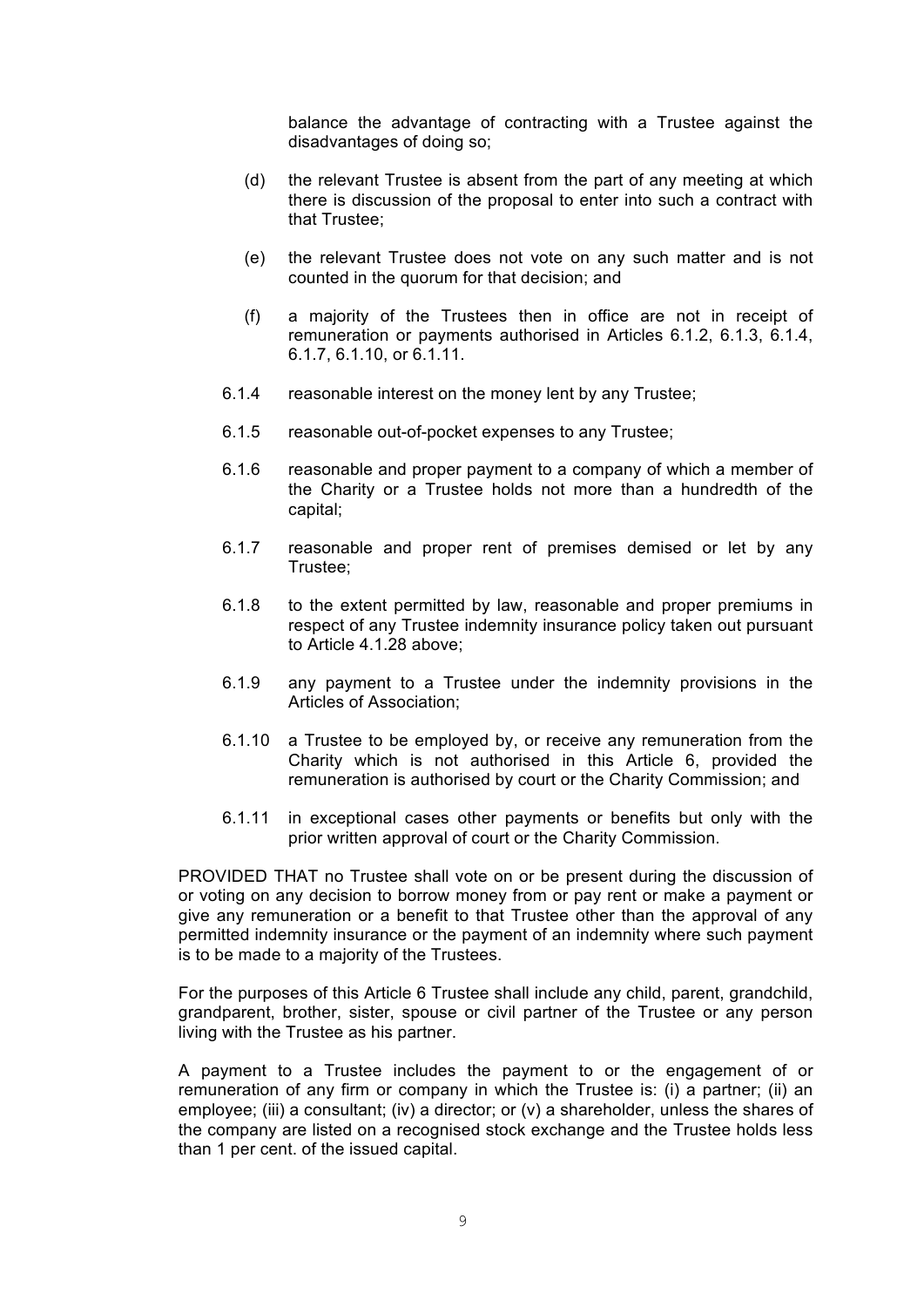#### **7. Alterations to these Articles**

- 7.1 No alterations to these Articles may be made which would cause the Charity to cease to be a charity in law. Other alterations to these Articles may only be made by a special resolution at an annual general meeting or general meeting or by a written special resolution. A special resolution will be validly passed at an annual general meeting or a general meeting if the Charity gives the members at least 14 Clear Days' notice of the intention to pass a special resolution at the meeting and at least 75 per cent. of those voting at the meeting vote in favour of the resolution. Such a special resolution may be passed on shorter notice if 90 per cent. of the total number of members having the right to vote agree to such short notice.
- 7.2 Alterations may only be made to:
	- 7.2.1 the Objects; or
	- 7.2.2 to any clause in these Articles which directs the application of property on dissolution; or
	- 7.2.3 to any clause in these Articles which gives Trustees any benefit,

with the Charity Commission's prior written consent where this is required by law.

- 7.3 The Charity shall inform the Charity Commission and Companies House of any alterations to the Articles and all future copies of the Articles issued must contain the alterations.
- 7.4 Alterations may also require the consent of other bodies.

## **8. Limited Liability**

8.1 The liability of the members is limited.

#### **9. Guarantee by Members of the Charity**

- 9.1 Each member of the Charity undertakes that, if the Charity is wound up while he is a member, or within one year after he ceases to be a member, he will contribute a sum not exceeding £1 to the assets of the Charity for:-
	- 9.1.1 payment of the debts and liabilities of the Charity contracted before he ceases to be a member;
	- 9.1.2 payment of the costs, charges and expenses of winding up; and
	- 9.1.3 adjustment of the rights of the contributories among themselves.

#### **10. Indemnity of Trustees**

10.1 To the extent permitted by law from time to time, but without prejudice to any indemnity to which a Trustee or other officer may otherwise be entitled the Charity shall indemnify every Trustee or other officer out of the assets of the Charity against all costs and liabilities incurred by him which relate to anything done or omitted or alleged to have been done or omitted by him as a Trustee or other officer save that no Trustee may be entitled to be indemnified: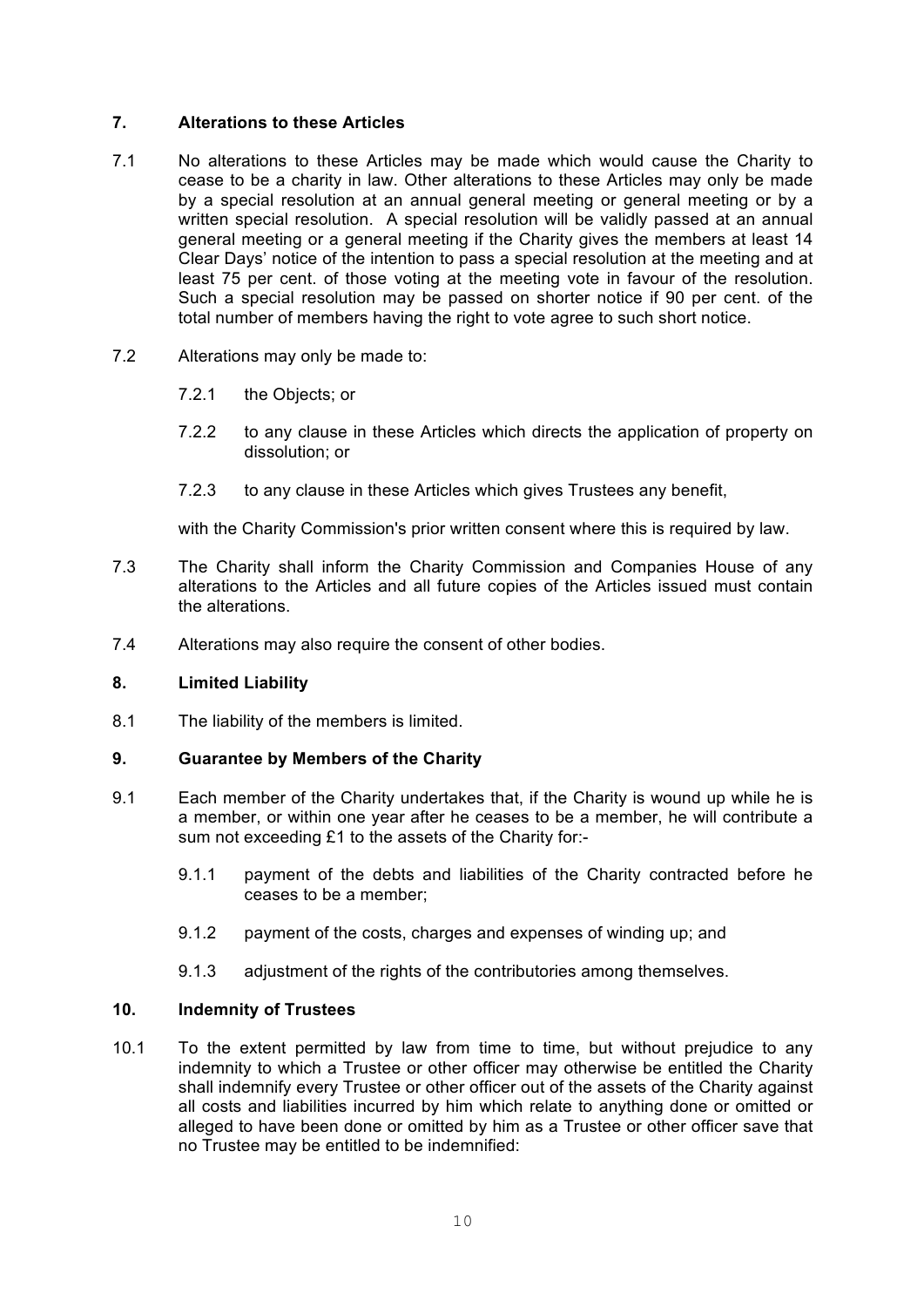- 10.1.1 for any liability incurred by him to the Charity or any associated company of the Charity (as defined by the Act for these purposes);
- 10.1.2 for any fine imposed in criminal proceedings;
- 10.1.3 for any sum payable to a regulatory authority by way of a penalty in respect of non-compliance with any requirement of a regulatory nature howsoever arising;
- 10.1.4 for any liability which he has incurred in defending any criminal proceedings in which he is convicted and such conviction has become final;
- 10.1.5 for any liability which he has incurred in defending any civil proceedings brought by the Charity or an associated company in which a final judgment has been given against him; and
- 10.1.6 for any liability which he has incurred in connection with any application under the Act in which the court refuses to grant him relief and such refusal has become final.
- 10.2 To the extent permitted by law from time to time, the Charity shall provide funds to every Trustee or other officer to meet expenditure incurred or to be incurred by him in any proceedings (whether civil or criminal) brought by any party which relate to anything done or omitted or alleged to have been done or omitted by him as a Trustee or officer, provided that he will be obliged to repay such amounts no later than:
	- 10.2.1 if he is convicted in proceedings, the date when the conviction becomes final; or
	- 10.2.2 if judgment is given against him in proceedings, the date when the judgment becomes final; or
	- 10.2.3 if the court refuses to grant him relief on any application under the Act, the date when refusal becomes final.

## **11. Conflicts of Interest**

- 11.1 To the extent required by law every Trustee shall fully disclose to the Board the circumstances giving rise to any conflict or potential conflict including any direct or indirect interest in a proposed or existing transaction.
- 11.2 Where the duty of a Trustee to avoid a situation in which he has or can have a direct or indirect interest or duty that conflicts or possibly may conflict with the interests of the Charity including a wish or duty to exploit any property, information or opportunity (as specified by section 175(1) of the Companies Act 2006) would otherwise be infringed in relation to a particular situation, transaction or arrangement, the duty is not infringed if the procedure set out below is followed:
	- 11.2.1 the matter in relation to which that duty exists has been proposed to the Trustees at a meeting of the Trustees and has been authorised by them; and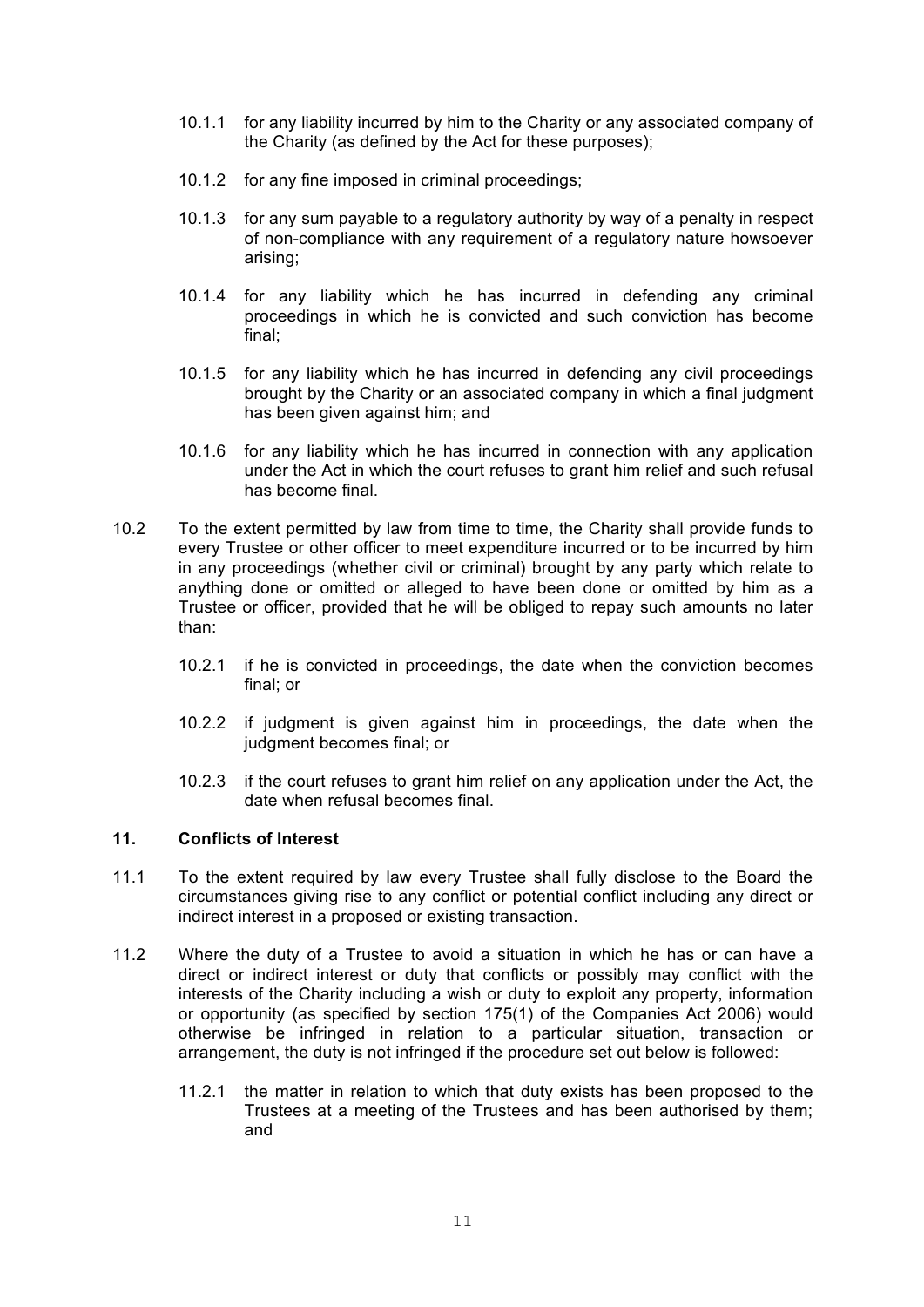- 11.2.2 any requirement as to the quorum of such meeting is met without counting the Trustee in question, or any other interested Trustee, subject to Articles 11.3 and 11.4; and
- 11.2.3 the matter was agreed to without any such Trustee voting, or would have been agreed to if the vote of any such Trustee had not been counted, subject to Articles 11.3 and 11.4.
- 11.3 In such a conflict of interest situation (including any authorisation of non-disclosure of information), where there are insufficient unconflicted Trustees present at the meeting to constitute a quorum, the unconflicted Trustees present shall be deemed to constitute a quorum for the purposes of authorising the conflict under Article 11.2 and the manner of dealing with the conflict, provided that:
	- 11.3.1 they may only give such authorisation where they are satisfied that the conflicted Trustee or Trustees will not receive any direct or indirect benefit other than one permitted by these Articles; and
	- 11.3.2 the total number of Trustees at the meeting (whether conflicted or unconflicted) is equal to or higher than the quorum of the Board.
- 11.4 In the event that all of the Trustees present at the Board meeting are conflicted in respect of a particular conflict of interest situation, the conflicted Trustees present at a meeting may authorise the conflict and the manner of dealing with the conflict and shall constitute a quorum for the purposes of such authorisation, provided that they satisfy the requirements set out in Article 11.3.1 and 11.3.2 above.
- 11.5 The duty to deal with conflicts referred to in Article 11.2 applies in the case of the exploitation of property, information or opportunity even if the Charity is not taking, or could not take, advantage of the opportunity.
- 11.6 The Trustees shall observe the other duties and rules in the Act, and such other rules as the Board adopts, as to the management of conflicts of duty or interest.
- 11.7 The Board may by resolution passed in the manner set out in this Article, authorise a Trustee not to disclose to the Board confidential information relating to a conflict of interest provided that it may not authorise the withholding of information relating to a direct or indirect personal benefit for the Trustee.
- 11.8 Nothing contained in this Article shall authorise a Trustee to receive any benefit not permitted elsewhere in these Articles.

## **12. Rights of Inspection**

12.1 A copy of the Articles and any Regulations must be available for inspection by the members of the Charity at the Office or at a single alternative inspection location if applicable. Any member who requests a copy of the Articles of Association must be sent a copy.

#### **13. Register of Members**

13.1 The Charity must keep at the Office a register of members showing their name, postal address and dates of becoming a member and ceasing to be a member.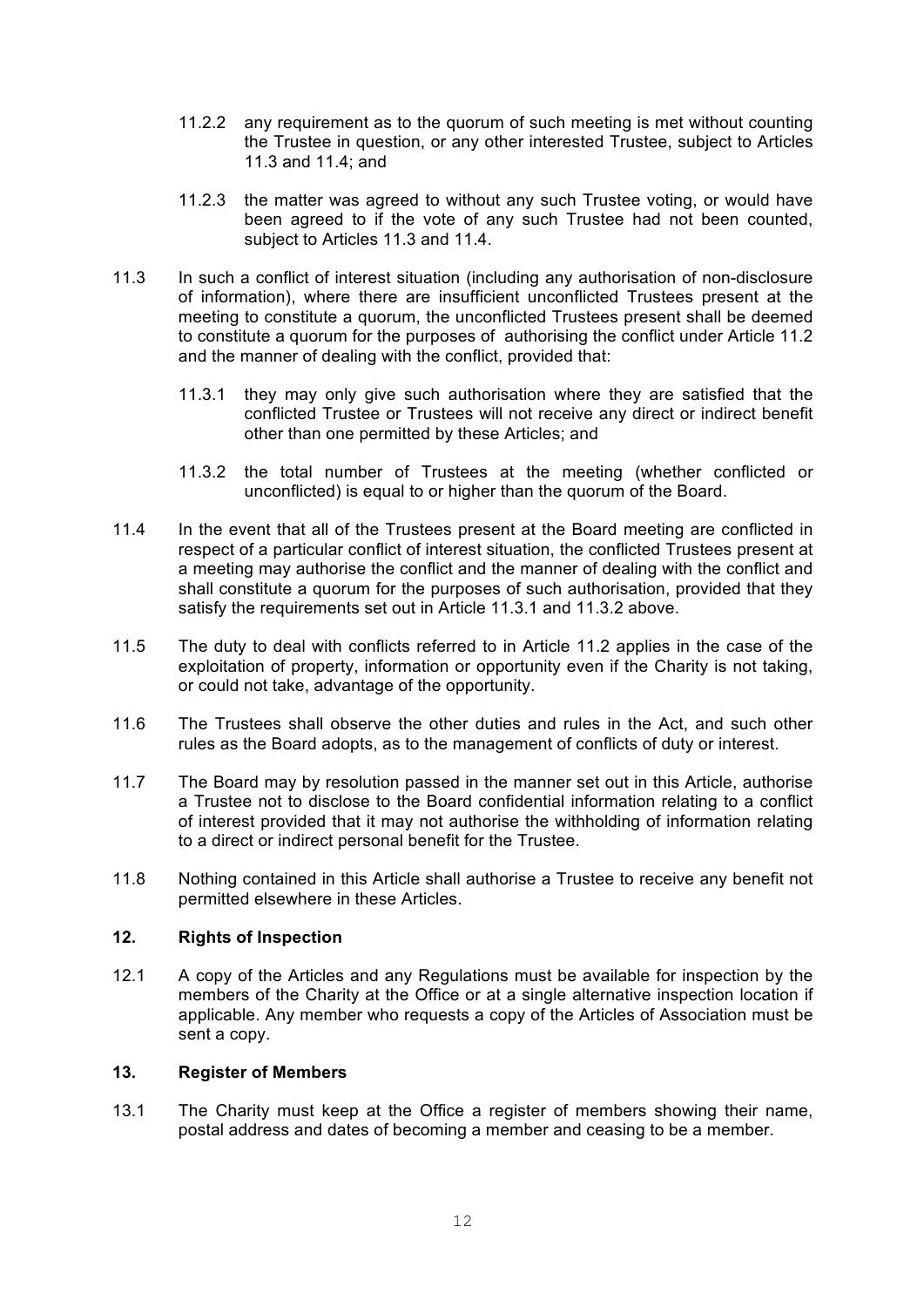13.2 Subject to any restrictions permitted by the Act, the register is available for inspection by the members of the Charity without charge and any other person on payment of a fee prescribed by the Charity, subject to any maximum fee imposed by law. Subject to the Act, where a person seeks to inspect the register, the Charity must within five working days either comply with the request or apply to the Court for permission not to comply with the request.

## **14. Membership**

- 14.1 All Trustees shall automatically become members of the Charity and their names shall be entered into the Charity's register of members.
- 14.2 Membership shall not be open to any person other than the Trustees.

## **15. No transfer of Membership**

15.1 None of the rights of any member of the Charity may be transferred or transmitted to any other person.

## **16. Ending of Membership**

16.1 A member stops being a member of the Charity if he ceases to be a Trustee.

## **17. Annual General Meetings**

- 17.1 The Charity may but need not hold an annual general meeting in addition to any other general meeting in every calendar year. If held, the annual general meeting must be specified as such in the notices calling it.
- 17.2 All general meetings except annual general meetings are called general meetings.

## **18. Calling of General Meetings**

18.1 The Board may call a general meeting whenever they wish. Such a meeting must also be called if not less than five per cent. of the members of the Charity request it in accordance with the Act.

## **19. Notice of Annual General Meetings and General Meetings**

19.1 An annual general meeting or a general meeting must be called by giving at least 14 Clear Days' notice in Writing (for the purposes of this Article "in Writing" includes notice given by website in accordance with Article 55.4). Such notices must specify the place, date, time and the general nature of any business and, in the case of a special resolution the exact wording of the resolution must be set out in the notice. The notice must also include a statement informing the members of their right to appoint a proxy to exercise their rights to attend, speak and vote at the meeting. Notice of the meeting must be given to everyone entitled by these Articles to receive it and must be given in accordance with these Articles. A meeting may be held on shorter notice if it is agreed by not less than 90 per cent. of the members entitled to attend and vote at it.

## **20. Quorum for General Meetings**

20.1 Business may be transacted at a general meeting only if a quorum of members is present when the meeting begins to deal with its business. A quorum is 10 per cent.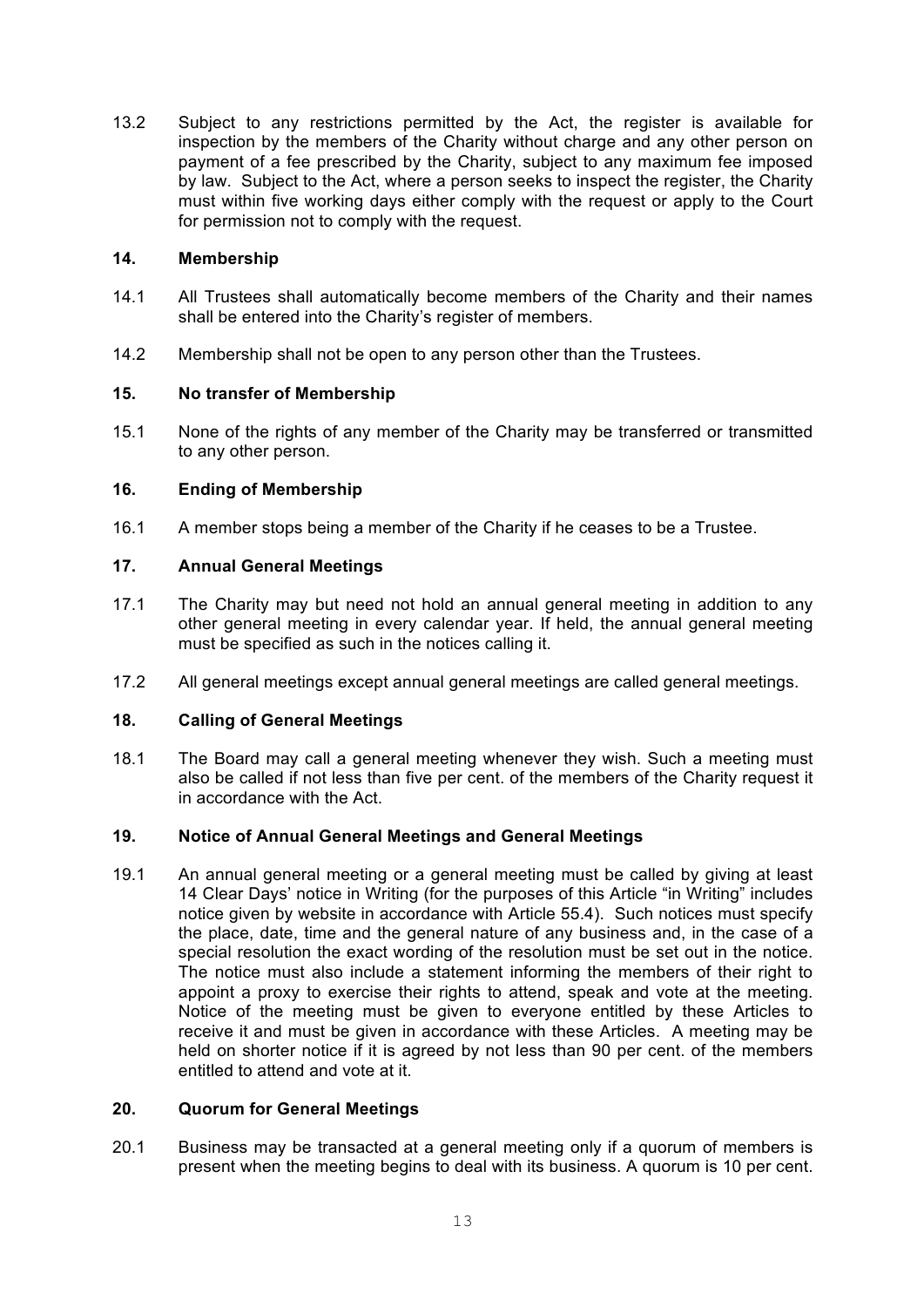of the total number of members, or three persons, whichever is the greater whether present in person or by proxy.

## **21. Adjournment if no Quorum**

- 21.1 If the meeting is called by the demand of members, it must be dissolved if, within half an hour after the appointed starting time, a quorum is not present. If called in any other way, the meeting may be adjourned to another day, time and place as the Board may decide. Articles 23.2 and 23.3 shall apply to such an adjourned meeting.
- 21.2 If no quorum is present at the adjourned meeting within half an hour of the appointed starting time, the member or members present at that time shall constitute the quorum for that meeting.

## **22. Chairman of a General Meeting**

22.1 The Chair (if any) of the Board should normally preside as chairman at every general meeting of the Charity. If there is no Chair, or if he is not present within 15 minutes after the appointed starting time or is unwilling to take the chair, the Board shall select the chairman of the meeting and in default the members at the meeting shall select a chairman.

## **23. Adjournment of a General Meeting**

- 23.1 The chairman of the meeting may, with the consent of any meeting at which a quorum is present (and must if so directed by the meeting), adjourn the meeting from time to time and from place to place.
- 23.2 No business may be transacted at any adjourned meeting except business left unfinished at the meeting from which the adjournment took place.
- 23.3 When a meeting is adjourned for 30 days or more, notice of the adjourned meeting must be given as for the original meeting. Apart from that, it is not necessary to give any notice of an adjourned meeting nor of the business to be done at it.

## **24. Voting on Resolutions**

- 24.1 At any general meeting a resolution put to the vote of the meeting is decided by a show of hands by members unless a poll is demanded (before or after the result of the show of hands is declared). A poll may be demanded by the chairman of the meeting or by 3 members, save that no poll may be demanded on the election of a chairman of a meeting or on any question of adjournment. Members may vote by proxy.
- 24.2 Members may appoint a proxy who need not be a member of the Charity. The proxy may be appointed by the member to exercise all or any of the member's rights to attend, speak, vote and demand a poll at a meeting of the Charity.

## **25. Proxies**

- 25.1 A person holding a proxy may vote on any resolution.
- 25.2 An instrument appointing a proxy shall be in Writing executed by or on behalf of the appointer and shall be in the form set out below or in any usual or common form or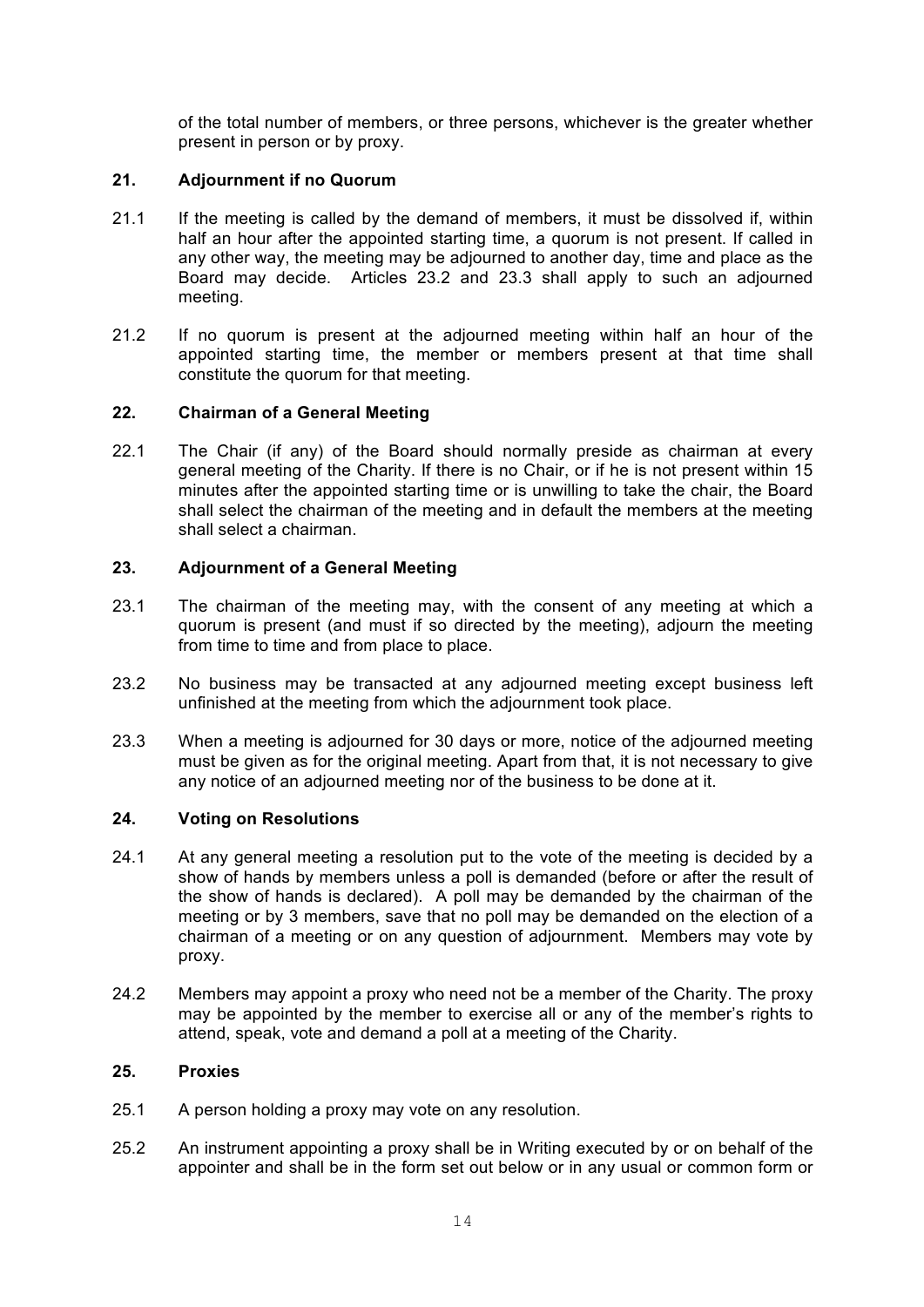in such other form as the Trustees may approve. If the appointer does not direct the proxy how to vote on a particular resolution, the proxy may vote as he thinks fit. The instrument of proxy shall, unless the contrary is stated in such instrument of proxy, be valid for any adjournment of the meeting as well as for the meeting to which it relates. The instrument appointing a proxy and any authority under which it is executed shall be deposited at the Office or at such other place or with such other person as the notice for the meeting shall specify at least 48 hours prior to the general meeting or adjourned meeting (excluding any day that is not a working day).

- 25.3 A vote given or poll demanded by proxy or by the duly authorised representative of a body corporate shall be valid notwithstanding the previous termination of the authority of the person voting or demanding a poll unless notice of the termination was received by the Charity at the Office or at such other place at which the instrument of proxy was duly deposited at least 48 hours before the commencement of the meeting or adjourned meeting (excluding any day that is not a working day).
- 25.4 A proxy in the following form will be acceptable:

 $\mathbf{u}$ 

of

a member of The Log Cabin Charity

hereby appoint the Chair of the Charity or if he is not present the chairman of the Meeting\*

........................................................................

as my proxy to vote for me on my behalf at the [annual] general meeting of the Charity to be held on the day of and any adjournment thereof.

Signed on the day of  $\blacksquare$  . "

*\*If you do not wish to appoint the Chair or the chairman of the meeting, please delete the reference to the Chair/chairman of the meeting and insert the name and address of your appointee in the space that follows.*

The instrument appointing a proxy shall be deemed to confer authority to demand or join in demanding a poll and may contain directions as to how the proxy is to vote on any resolution.

## **26. Declaration of chairman is final**

26.1 Unless a poll is demanded, the chairman of the meeting's declaration that a resolution has been carried by a particular majority or lost on a show of hands and an entry saying so in the minute book is conclusive evidence of the result. The number or proportion of the votes need not be entered in the minute book.

26.2 The demand for a poll may be withdrawn.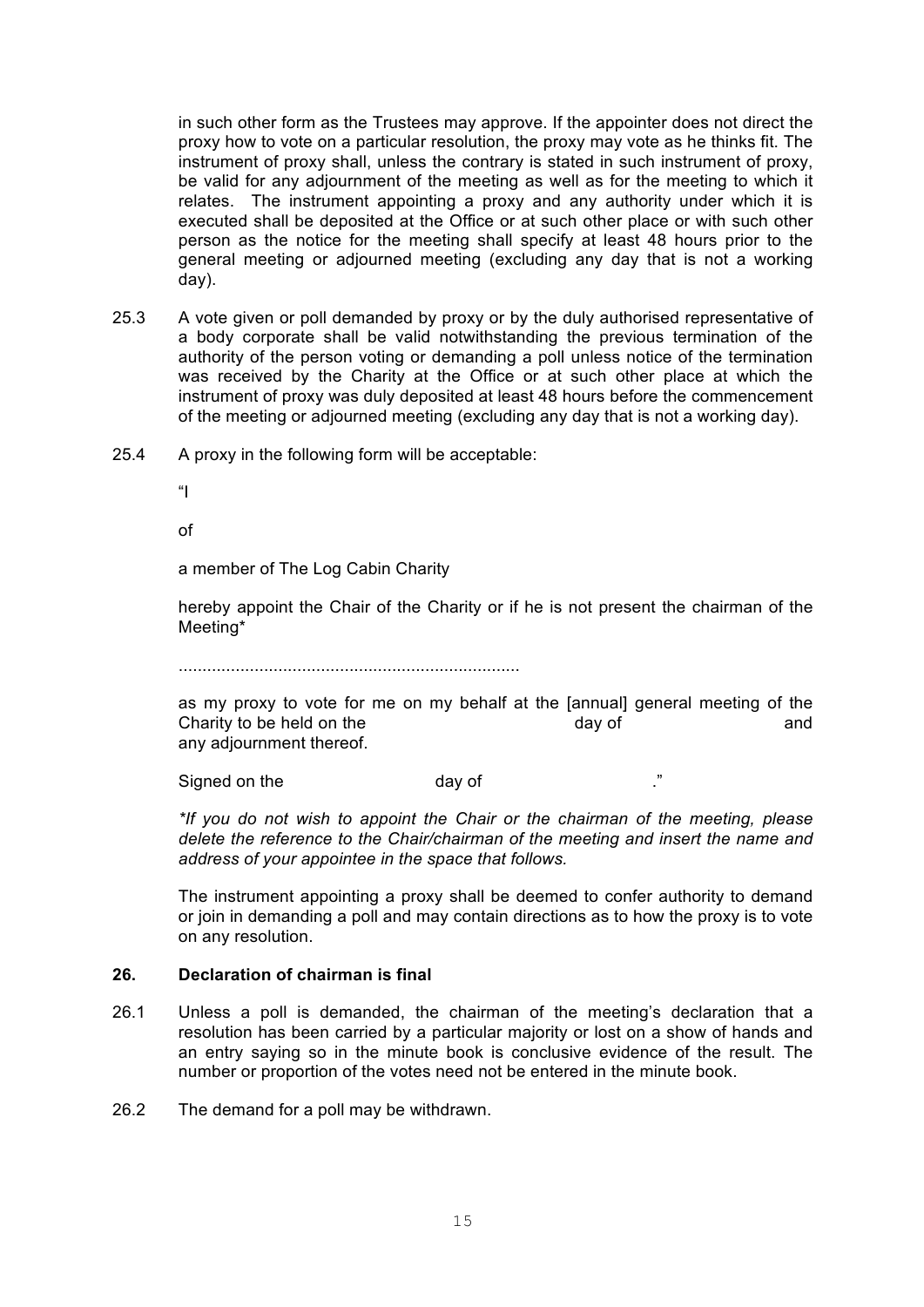#### **27. When a poll is taken**

- 27.1 Polls will be taken whenever the chairman of the meeting says so. Business which is not the subject of a poll may be dealt with before, during or after the poll.
- 27.2 The chairman of the meeting will decide how a poll will be taken. The result of a poll will be treated as a resolution of the meeting.

#### **28. Voting and Speaking**

- 28.1 Every member including the chairman of the meeting (if he is a member) has one vote at general meetings. The chairman of the meeting does not have a casting vote at general meetings.
- 28.2 The auditor or reporting accountant has the right to attend general meetings and to speak at general meetings on any part of the business of the meeting which concerns him as auditor or reporting accountant.
- 28.3 A Trustee shall have the same rights as members to attend and speak at general meetings but shall not be entitled to vote at general meetings, unless the Trustee is also a member.

#### **29. Written Agreement to Resolution**

- 29.1 Except in the case of a resolution to remove a Trustee or the auditors before the expiry of their term, members may pass a valid resolution without a meeting being held. But for the resolution to be valid:
	- 29.1.1 it must be in Writing;
	- 29.1.2 in the case of a special resolution it must be stated on the resolution that it is a special resolution, and it must be Signed by at least 75 per cent. of all those members (or their duly authorised representatives) entitled to receive notice of and to attend general meetings;
	- 29.1.3 in the case of an ordinary resolution it must be Signed by a majority of all those members (or their duly authorised representatives) entitled to receive notice of and to attend general meetings;
	- 29.1.4 it may consist of two or more documents in identical form Signed by members; and
	- 29.1.5 the passing of the resolution must comply with any other requirements of the law from time to time.
- 29.2 A written resolution is passed when the required majority of eligible members have signified their agreement to it.
- 29.3 A written resolution passed in accordance with this Article 29 has effect as if passed by the Charity in general meeting.

## **30. Management by the Board**

30.1 The business of the Charity is managed by the Board. They may pay all the expenses of promoting and registering the Charity. They may use all powers of the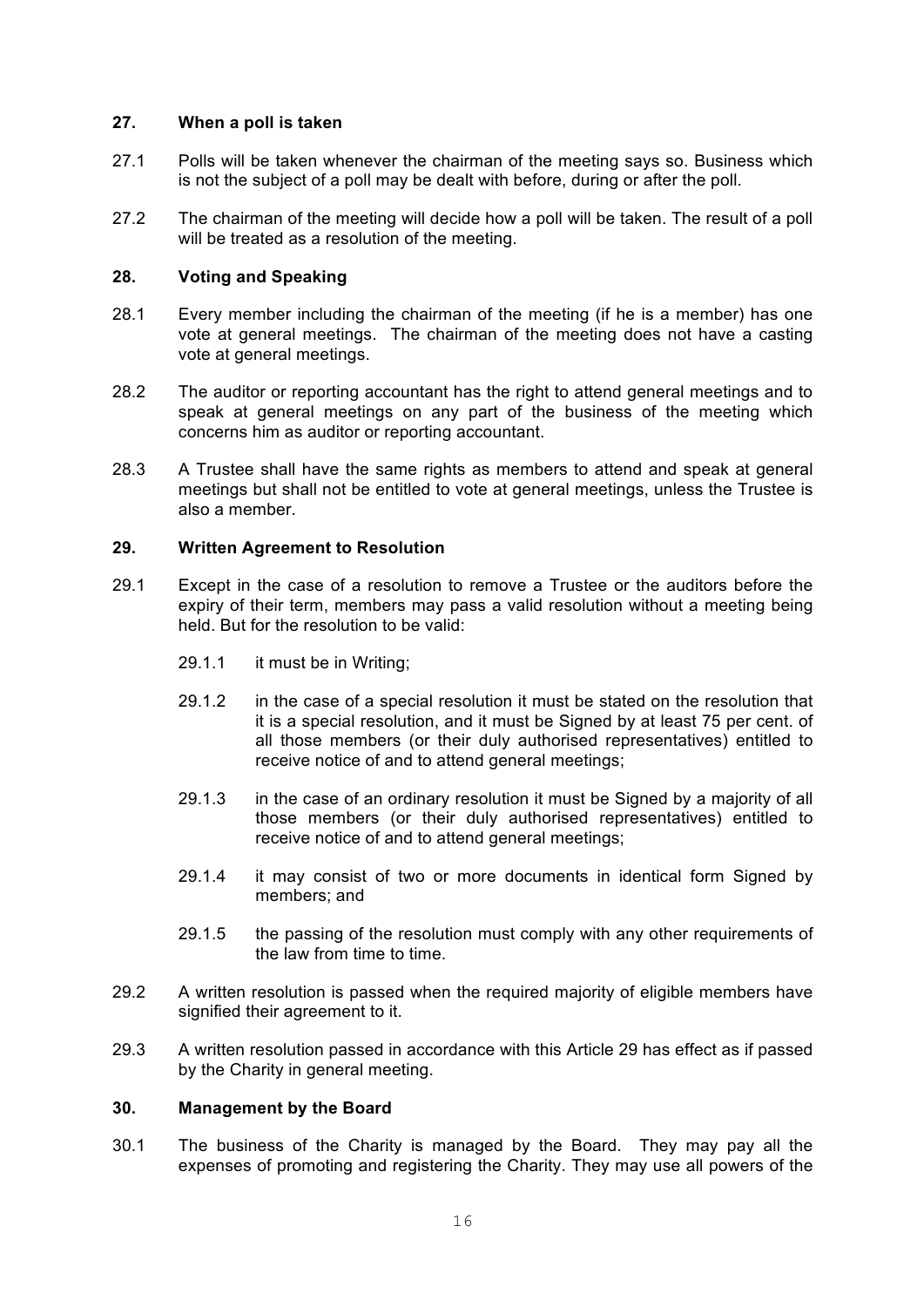Charity which are not, by the Act or by these Articles, required to be used by a general meeting of the Charity.

## **31. The Keeping of Minutes**

- 31.1 The Board must have a record of minutes:-
	- 31.1.1 of all appointments of officers by the Board;
	- 31.1.2 of the names of the Trustees present at each of its meetings and of any committee of the Board; and
	- 31.1.3 of all resolutions and proceedings at all meetings of:
		- (a) The members;
		- (b) The Board; and
		- (c) Committees of the Board.

#### **32. The Make-up of the Board**

- 32.1 The first Board consists of those people named in Form IN01 filed under Section 9 of the Companies Act 2006 and sent to the Registrar of Companies or as otherwise authenticated electronically when the Charity is formed or as subsequently appointed by them. They hold office until the Appointment Board Meeting held in the following calendar year after registration at Companies House at which they may be appointed by the Trustees. After that the Board consists of not fewer than three persons appointed by the Trustees at any time in a meeting or in Writing. There shall be no maximum number of Trustees.
- 32.2 No person under the age of 18 may be appointed as a Trustee.
- 32.3 No person may be appointed as a Trustee unless that person has expressly acknowledged, in whatever way the Trustees decide, his or her acceptance of the office of Trustee and membership of the Charity.

#### **33. Retirement of members of the Board**

- 33.1 At the third Appointment Board Meeting after his last appointment a Trustee shall retire. He shall be eligible for re-appointment ("**Initial Re-Appointment**") and a reappointed Trustee may serve until the Third Appointment Board meeting following their Initial Re-Appointment and may then be further re-appointed for further terms of three years.
- 33.2 For the purposes of this Article 33 a "year" shall mean a complete period of service between two consecutive Appointment Board Meetings.

#### **34. Change in composition of the Board**

34.1 The make-up and number of the Board may be varied by amendment to these Articles but at no time may the number of the Board be reduced to below three.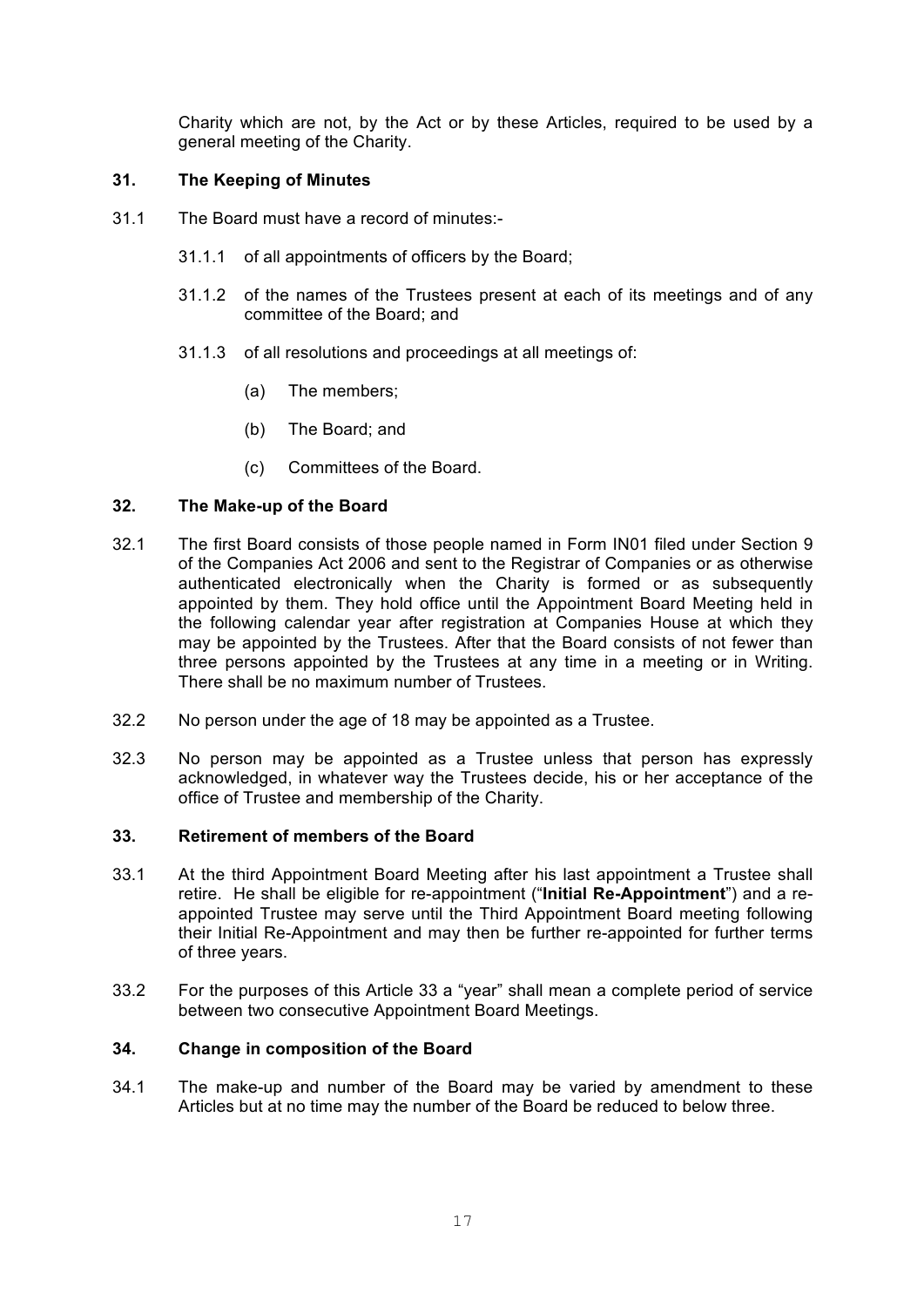#### **35. Notification of change of members of the Board to the Registrar of Companies**

35.1 All appointments, retirements or removals of Trustees and the Company Secretary (if appointed) must be notified to the Registrar of Companies.

#### **36. Ending of Board Membership**

- 36.1 A Trustee ceases to hold office if he:-
	- 36.1.1 becomes bankrupt or makes any arrangement or composition with his creditors generally; or
	- 36.1.2 becomes barred from membership of the Board because of any order made under the Act, the Company Directors Disqualification Act 1986 (or any regulations made under it) or the Charities Act 2011; or
	- 36.1.3 is considered by the Board to have become incapable whether mentally or physically of managing his own affairs and a majority of the other Trustees resolve that he must cease to hold office; or
	- 36.1.4 resigns the office by notice in writing to the Charity but only if at least three Trustees will remain in office when the resignation takes effect; or
	- 36.1.5 is absent from 3 consecutive meetings of the Trustees and it is resolved by the Board to remove him; or
	- 36.1.6 breaches his duties under the Act and in particular the duties for the proper management of conflicts of interest and the Board resolves to remove him by a resolution by 75 per cent. of the other Trustees present and voting at a meeting and that prior to such a meeting the Trustee in question has been given written notice of the intention to propose such a resolution at the meeting; or
	- 36.1.7 is removed from office under Article 37; or
	- 36.1.8 is removed from office by a resolution of at least 75 per cent. of the other Trustees present and voting at a Board meeting at which at least half of the serving Trustees are present provided that prior to such a meeting the Trustee in question has been given written notice of the intention to propose such a resolution at the meeting; or
	- 36.1.9 dies.

#### **37. Removal of a Trustee by a General Meeting**

37.1 5% of the members may require the Board to call a general meeting by following the procedure set out in the Act. They may propose a resolution to remove a Trustee before the end of his period of office at that meeting, in accordance with the procedure set out in the Act.

#### **38. Meetings of the Board**

38.1 The Board may meet, adjourn and run its meetings as it wishes, subject to the rest of these Articles.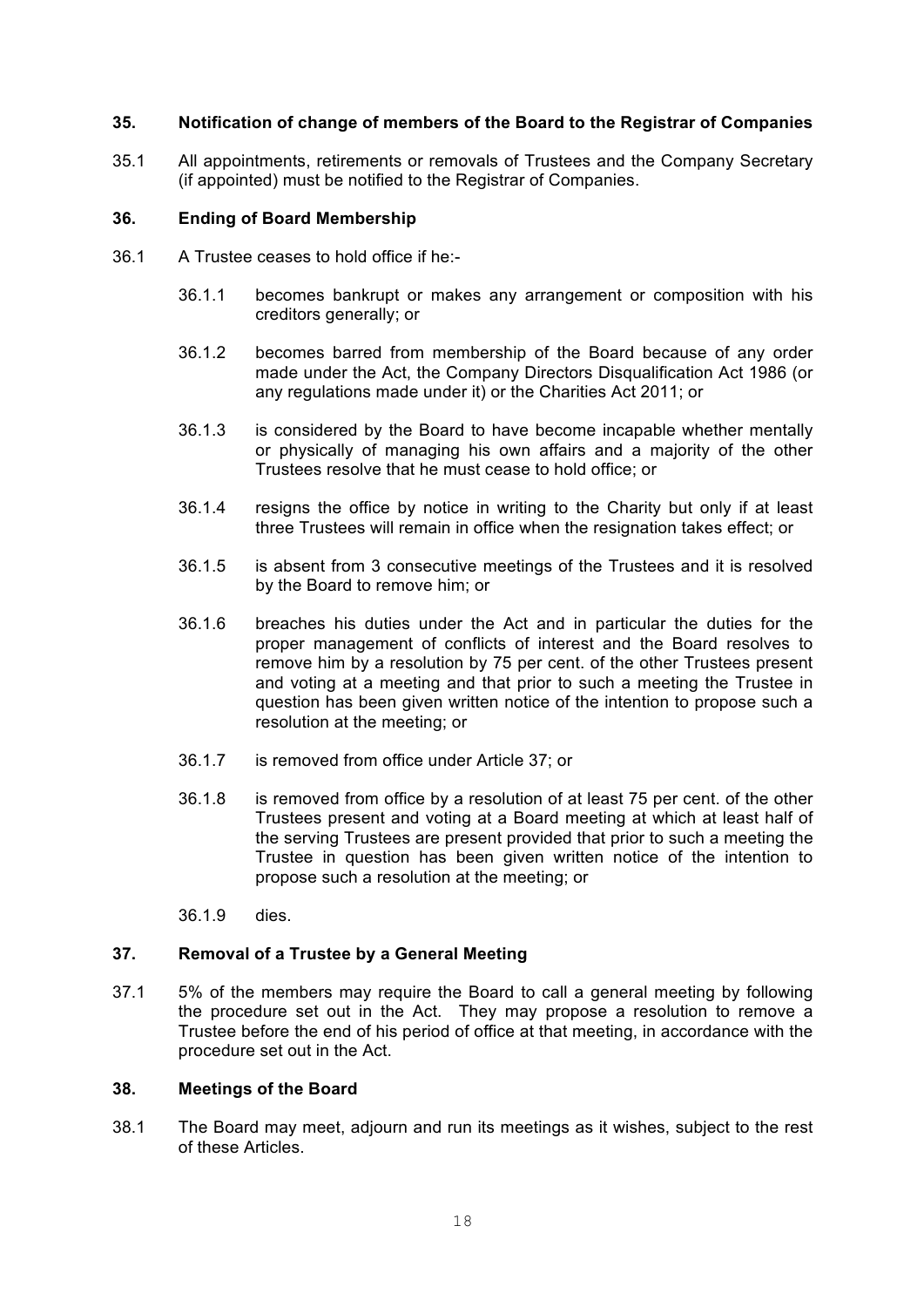- 38.2 Questions arising at any meeting must be decided by a majority of votes. Every Trustee has one vote including the Chair. If the votes are equal, the Chair has a second or casting vote.
- 38.3 The Charity, if requested by the Chair or any three Trustees, must summon a meeting of the Board.
- 38.4 Notice of a Board Meeting need not be given to any Trustee who is out of the United Kingdom.
- 38.5 Meetings may be held in person, by telephone, or by suitable electronic means agreed by the Board in which all participants may communicate with all other participants.

#### **39. The Chair and other Officers of the Board**

39.1 The Board may elect or remove the Chair or any other officers that it wishes. Officers shall be appointed from among the Trustees.

#### **40. Quorum for the Board**

40.1 The quorum necessary for business to be done at a Board meeting is a third of the Trustees subject to a minimum of three and where one third does not produce a whole number the quorum shall be the next higher whole number. A Trustee shall not be counted in the quorum at a meeting in relation to a resolution on which he is not entitled to vote. This is subject to Article 11.

#### **41. Board's Right to Act Despite Vacancies on the Board**

41.1 The Board may act despite any vacancy on the Board, but if the number of Trustees falls below the quorum, it may act only to summon a general meeting of the Charity or to appoint further Trustees.

#### **42. A Resolution may be Approved by Signature Without a Meeting**

42.1 A resolution in Writing Signed by all of the Trustees or any committee is as valid as if it had been passed at a properly held meeting of the Board or committee. The resolution may consist of several documents in the same form Signed by one or more members of the Board or committee.

#### **43. Validity of Acts Done at Meetings**

43.1 If it is discovered that there was some defect in the procedure at a meeting or the appointment of a Trustee or that he was disqualified, anything done before the discovery is as valid as if there were no defect or disqualification.

#### **44. Delegation by the Board**

- 44.1 The Board may delegate the administration of any of its powers to individual Trustees or committees of Trustees and any such Trustee or committee must conform to any rules that the Board imposes on it.
- 44.2 The Board may co-opt any person or people who are not Trustees to serve on the committee, but any such committee must have at least one Trustee on it at all times.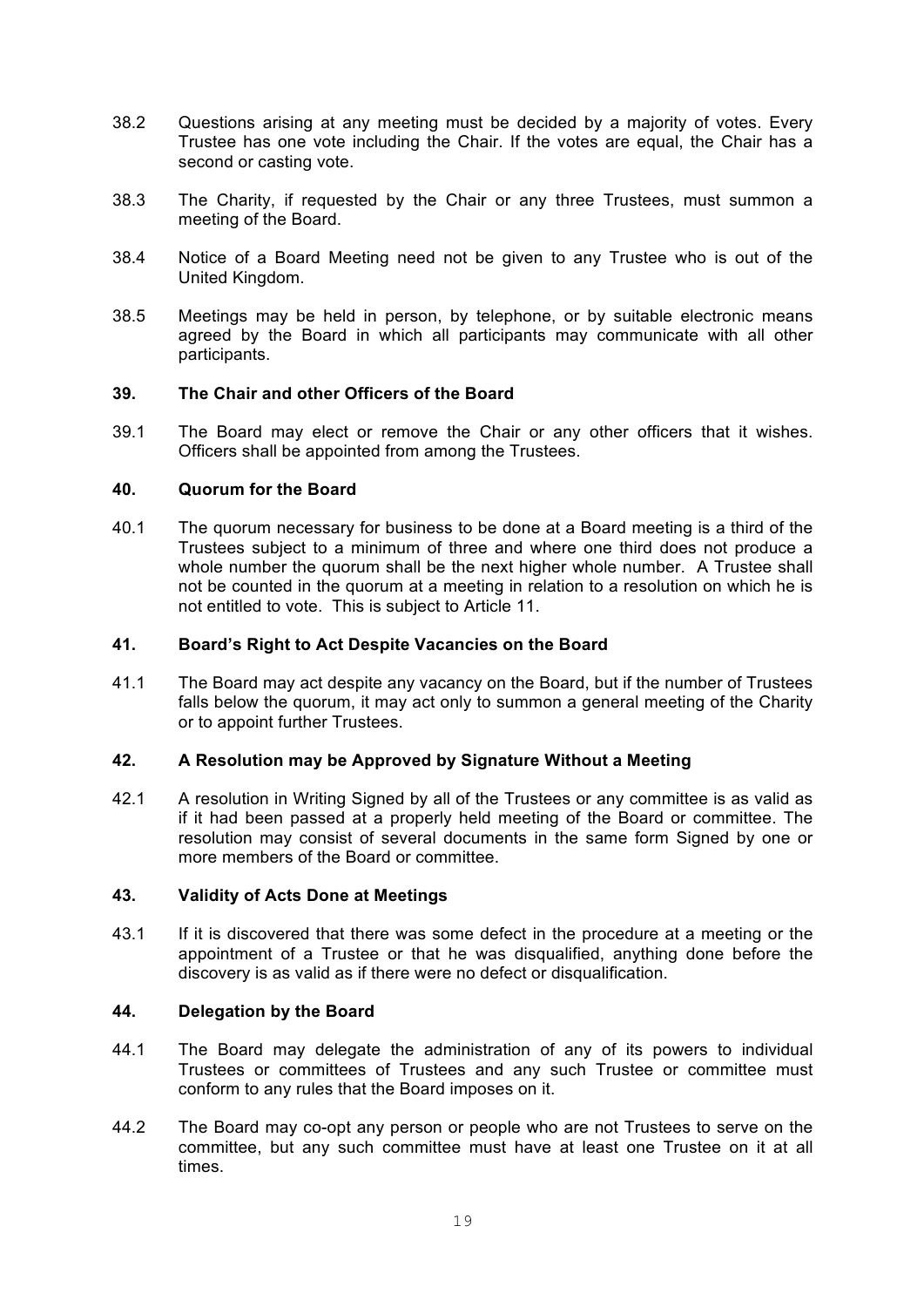44.3 All acts and proceedings of the committee or Trustees must be reported to the Board as soon as possible.

#### **45. Chair of Committees**

- 45.1 A committee may elect a chair of its meetings if the Board does not nominate one.
- 45.2 If at any meeting the committee's chair is not present within 10 minutes after the appointed starting time, the committee members present may choose one of their number to be chairman of the meeting.

#### **46. Meetings of Committees**

- 46.1 A committee may meet and adjourn whenever it chooses.
- 46.2 Questions at the meeting must be decided by a majority of votes of the committee members present. In the case of an equality of votes, the chairman of the committee meeting shall have a casting vote.
- 46.3 A committee must have minutes entered in minute books.
- 46.4 If it is discovered that there was some defect in the procedure at a meeting of a committee, or in the appointment of a committee member, anything done before such discovery at any meeting of the committee is as valid as if there were no defect.

#### **47. Appointment and Removal of the Company Secretary**

47.1 The Board may but, subject to the Act, need not appoint a Company Secretary and may decide his period of office, pay and any conditions of service, and may remove him from office.

#### **48. Honorary Officer**

48.1 The Board may appoint or remove person for such terms as they think fit as the President, Vice President or Patron of the Charity. Such posts are honorary only and carry no vote or other rights.

## **49. Actions of Trustees and Company Secretary**

49.1 The Act says that some actions must or may be taken both by a Trustee and by the Company Secretary. If one person is both a Trustee and Company Secretary, that one person may not act in the capacity of both Trustee and Company Secretary for any business that requires the action of both a Trustee and the Company Secretary.

#### **50. Proper Accounts must be Kept**

50.1 Accounts shall be prepared in accordance with the Act and the Charities Act.

#### **51. Books must be Kept at the Office**

51.1 The accounts must be kept at the Office or at other places decided by the Board. The accounts must always be open to inspection by Trustees.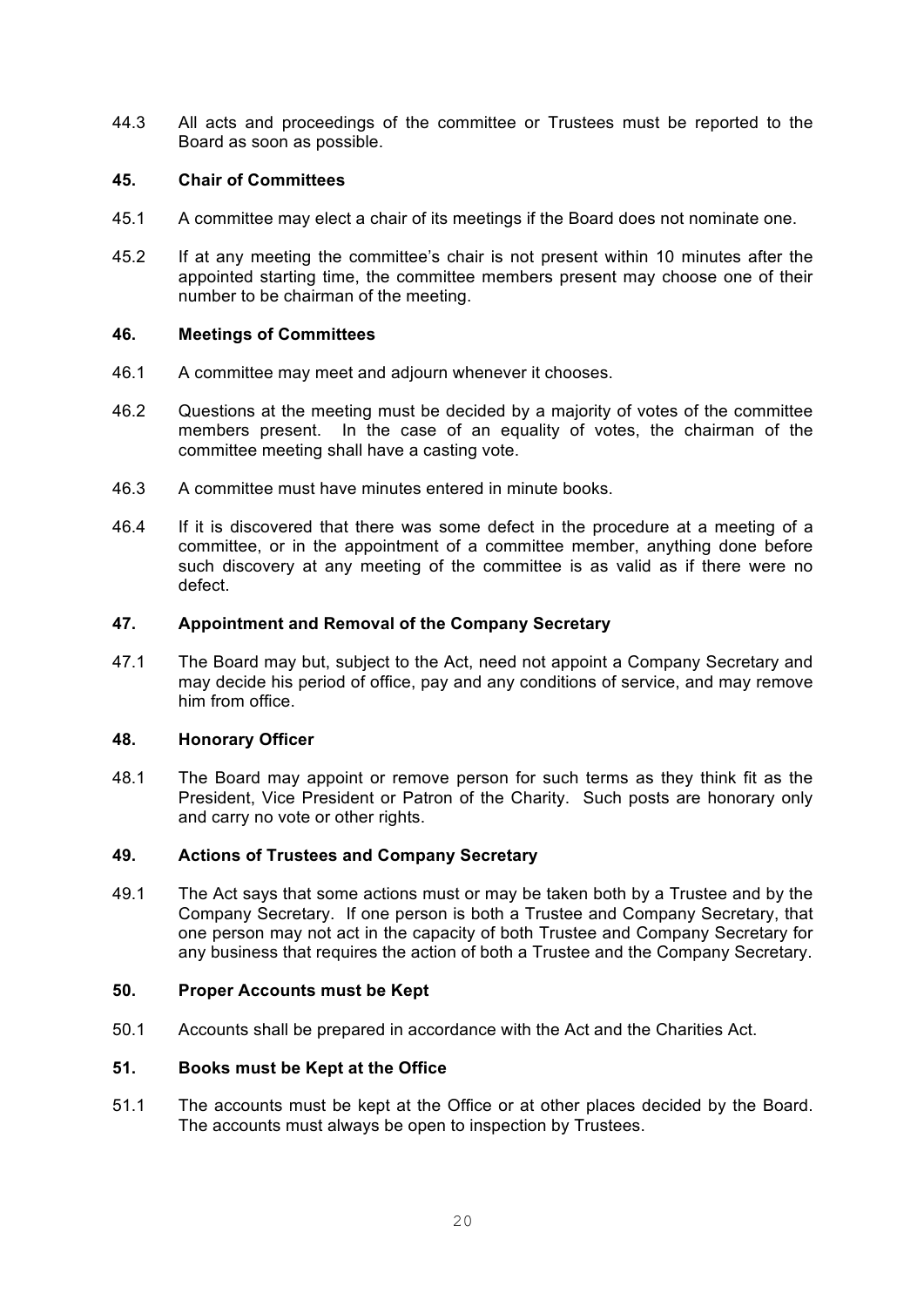#### **52. Inspection of Books**

52.1 The Trustees must decide whether, how far, when, where and under what rules the accounts may be inspected by members who are not Trustees. A member who is not a Trustee may only inspect the accounts or a document of the Charity if the right is given by law or authorised by the Trustees or a general meeting.

#### **53. Accounts and Returns**

- 53.1 The Board must, for each financial year, send a copy of its annual accounts and reports (or summary financial statements where appropriate) to every person who is entitled to receive notice of general meetings.
- 53.2 Copies need not be sent to a person for whom the Charity does not have a current address (as defined in Companies Act 2006).
- 53.3 The deadline for sending out the accounts and reports (or summary financial statements) is as follows:
	- 53.3.1 the deadline for filing the Charity's accounts and reports (or summary financial statements) with Companies House, as prescribed by the Companies Act 2006; or
	- 53.3.2 if earlier, the date on which the Charity actually files the accounts and reports (or summary financial statements) with Companies House.
- 53.4 To the extent required by law, the Board must file the accounts and reports (or summary financial statements) with Companies House within any deadlines specified by law.
- 53.5 The Board must file with the Charity Commission the accounts and reports (or summary financial statements) and all annual returns and other documents that are required to be filed, within any deadlines specified by the Charity Commission.

## **54. Appointment of Reporting Accountants or Auditors**

54.1 The Charity must appoint properly qualified reporting accountants or properly qualified auditors if the level of the Charity's income or assets from time to time makes this a legal requirement.

#### **55. Service of Notices**

- 55.1 The Charity may give notices, accounts or other documents to any member either:
	- 55.1.1 personally; or
	- 55.1.2 by delivering them or sending them by ordinary post to the member's registered address; or
	- 55.1.3 if the member has provided the Charity with a fax number, by sending them by fax to that member. This is subject to the member having consented to receipt of the notice, documents or accounts in this way, where this is a legal requirement; or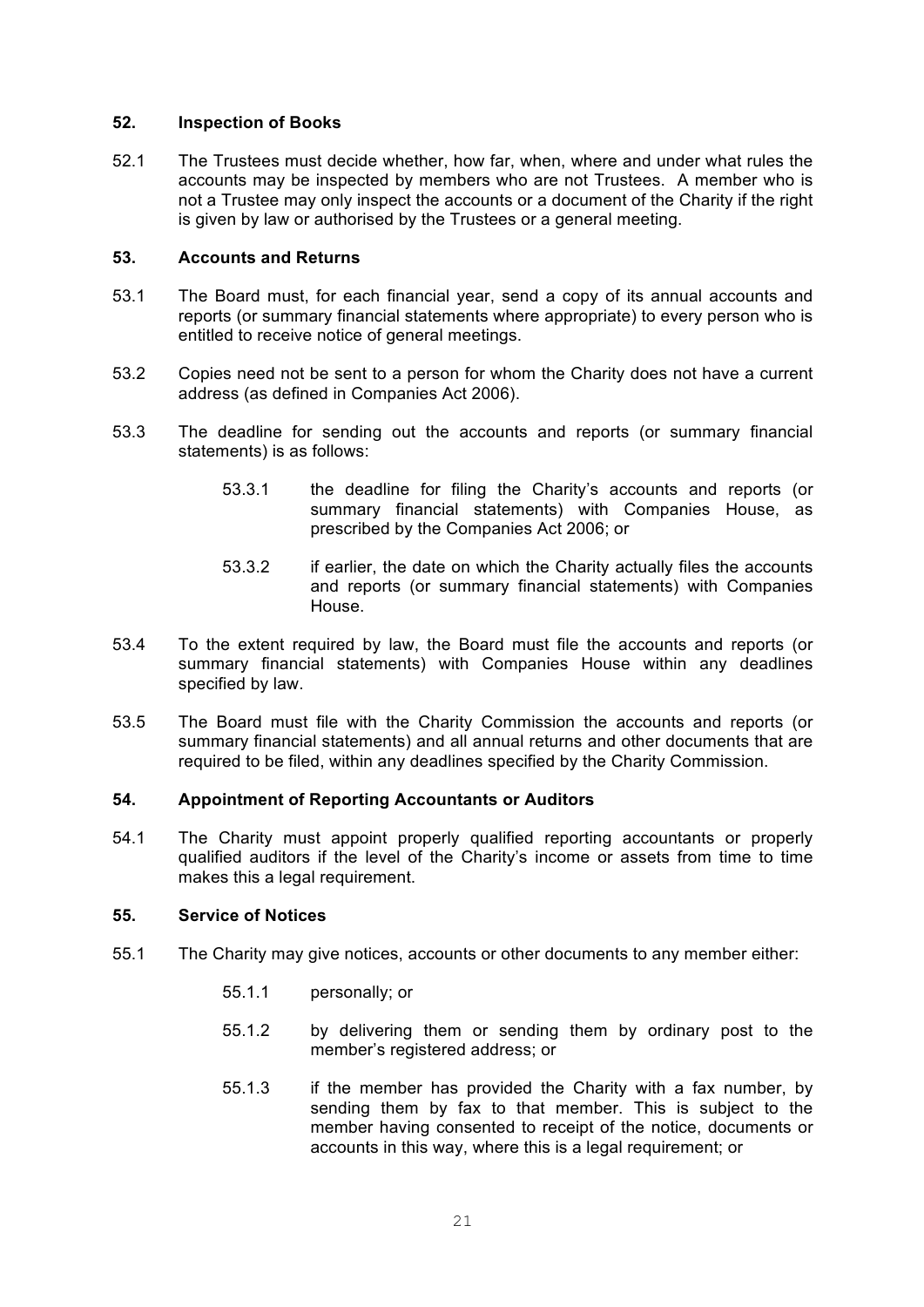- 55.1.4 if the member has provided the Charity with an e-mail address, by sending them by e-mail to that address. This is subject to the member having consented to receipt of the notice, documents or accounts in this way, where this is a legal requirement; or
- 55.1.5 in accordance with the provisions for communication by website set out below.

If the member lacks a registered postal address within the United Kingdom, the notice, accounts or documents may be sent to any postal address within the United Kingdom which he has given the Charity for that purpose or in accordance with Article 55.1.1, 55.1.3, 55.1.4 or 55.1.5 above. However, a member without a registered postal address in the United Kingdom who has not provided a postal address in the United Kingdom for that purpose, shall not be entitled to receive any notice, accounts or other documents served by the Charity, irrespective of whether they have consented to receiving notices by email or fax.

If a notice, accounts or other documents are sent by post, they will be treated as having been served by properly addressing, pre-paying and posting a sealed envelope containing them. If sent by fax or email they will be treated as properly sent if the Charity receives no indication that they have not been received.

- 55.2 If sent by post in accordance with this Article, the notice, accounts or other documents will be treated as having been received 48 hours after the envelope containing them was posted if posted by first class post and 72 hours after posting if posted by second class post. If sent by fax or email, the notice, accounts or other documents will be treated as having been received 24 hours after having been properly sent.
- 55.3 The Charity may assume that any fax number or e-mail address given to it by a member remains valid unless the member informs the Charity that it is not.
- 55.4 Where a member has informed the Charity in Writing of his consent, or has given deemed consent in accordance with the Act, to receive notices, accounts or other documents from the Charity by means of a website, such information will be validly given if the Charity sends that member a notification informing him that the documents forming part of the notice, the accounts or other documents, may be viewed on a specified website. The notification must provide the website address, and the place on the website where the information may be accessed and an explanation of how it may be accessed. If the information relates to a general meeting the notification must state that it concerns a notice of a general meeting and give the place, date and time of the meeting. The notice must be available on the website throughout the notice period until the end of the meeting in question.

#### **56. Accidental Omission of Notice**

56.1 Sometimes a person entitled to receive a notice of a meeting does not receive it because of accidental omission or some other similar reason. This does not invalidate the proceedings of that meeting.

#### **57. Who is Entitled to Notice of General Meetings**

57.1 Notice of every general meeting must be given to:-